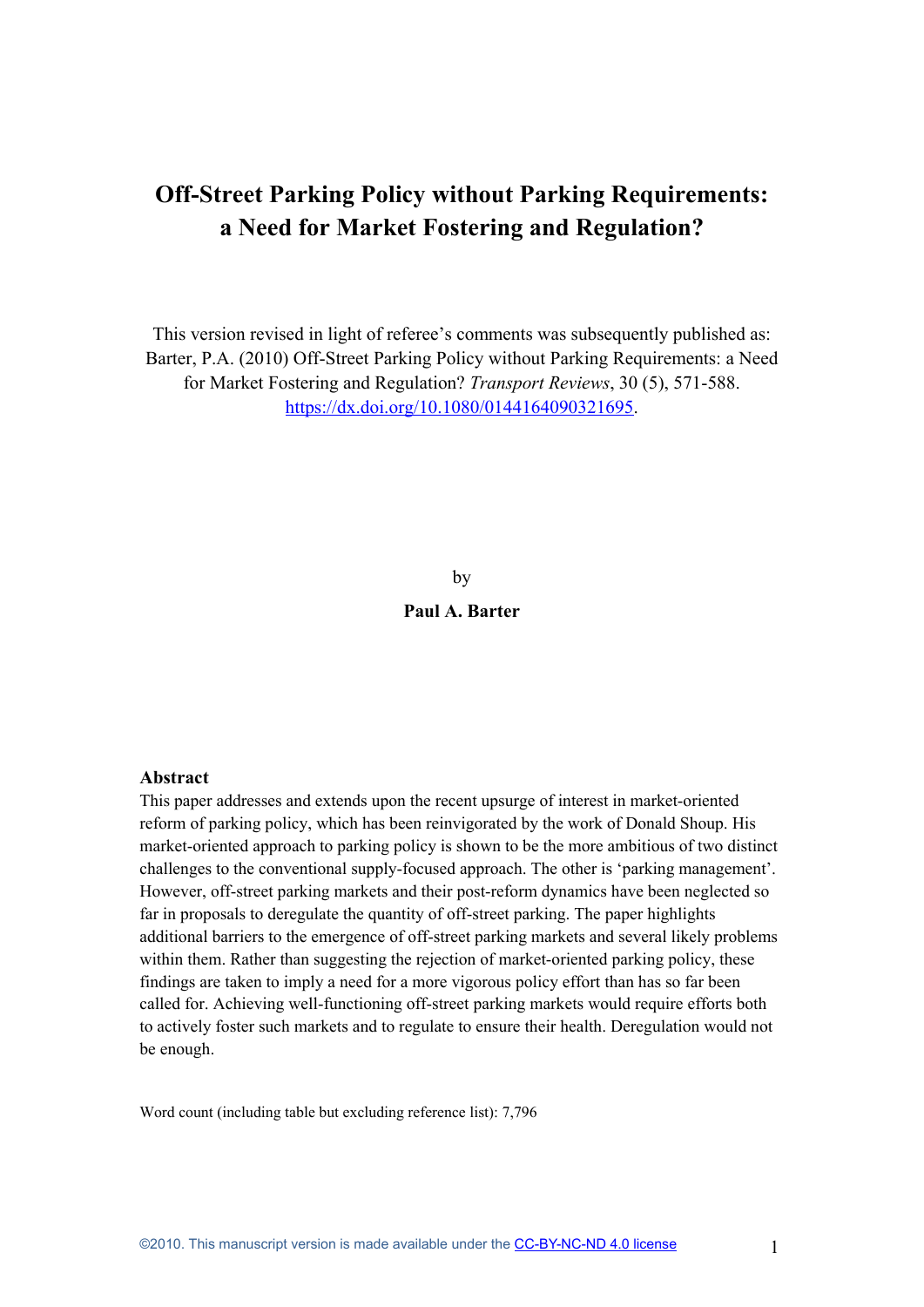# **Off-Street Parking Policy without Parking Requirements: a Need for Market Fostering and Regulation?**

#### **Abstract**

This paper addresses and extends upon the recent upsurge of interest in market-oriented reform of parking policy, which has been reinvigorated by the work of Donald Shoup. His market-oriented approach to parking policy is shown to be the more ambitious of two distinct challenges to the conventional supply-focused approach. The other is 'parking management'. However, off-street parking markets and their post-reform dynamics have been neglected so far in proposals to deregulate the quantity of off-street parking. The paper highlights additional barriers to the emergence of off-street parking markets and several likely problems within them. Rather than suggesting the rejection of market-oriented parking policy, these findings are taken to imply a need for a more vigorous policy effort than has so far been called for. Achieving well-functioning off-street parking markets would require efforts both to actively foster such markets and to regulate to ensure their health. Deregulation would not be enough.

# **1. Introduction: Where next for off-street parking under marketoriented reforms?**

Parking policy seems ripe for profound change. Highly regulated parking supply and mispricing is the norm around the world but these arrangements are profoundly inefficient (Roth, 1965; Shoup and Pickrell, 1980; Button, 2006). In particular, parking requirements tend to entrench excessive vehicle ownership and use and are thus implicated in a wide range of urban transport problems (Shoup, 2005).

Car parking policy horizons have been widening through a recent resurgence of interest in market-oriented options. Most prominent is the work of Donald Shoup, culminating in his 2005 book, *The High Cost of Free Parking*. Shoup deepens and extends previous critiques of mainstream US-style parking policy and mounts a persuasive argument for market-based arrangements, arguing that 'prices can do the planning' (p.499). He advocates abolishing off-street parking supply requirements and setting up a market-clearing price setting approach for on-street parking. This echoes earlier calls for market-based parking policy (such as Roth, 1965). Such thinking seeks to overthrow conventional parking policy. However, reforms along such lines have been few and uncertainties abound, especially for off-street parking. The practice of imposing parking requirements has been remarkably resistant to the attacks upon it (Ferguson, 2004).

One problem with market-oriented parking literature so far is inadequate assurance on what would happen to off-street parking after initial reforms take place. It is not clear how reformed off-street parking markets would function and how they should be regulated. While efficient pricing of *on-street* parking obviously requires active policy intervention and would not appear spontaneously, the market-oriented parking reform literature has tended to assume that quantity deregulation (plus on-street reform) would be enough to shift *off-street* parking towards a market-basis and that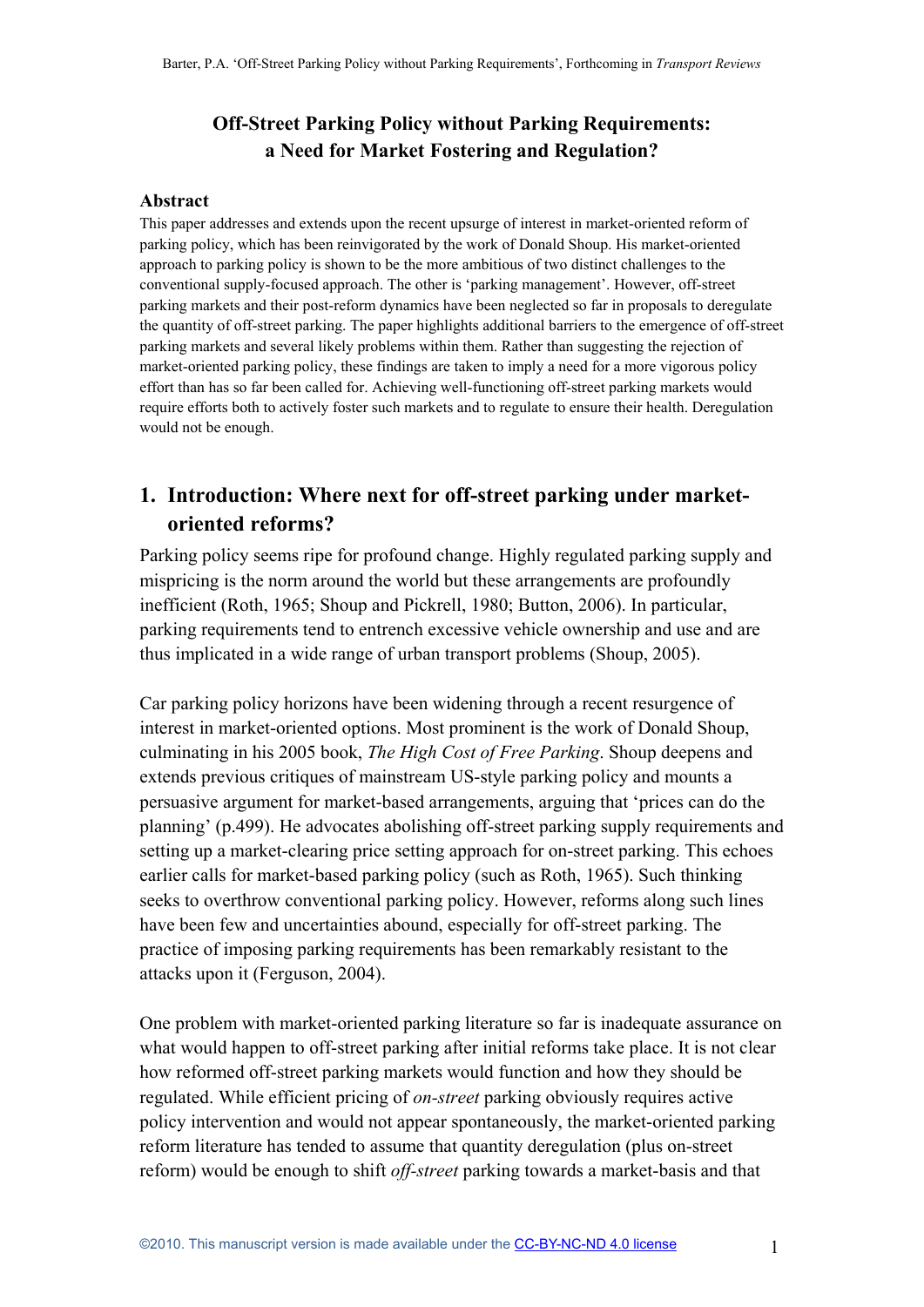such arrangements will work well. Such faith seems a little optimistic in light of some obvious potential barriers to market health and to market emergence in off-street parking, especially in suburban areas.

This essay takes aim at these gaps and focuses on the prospects for well-functioning market-based arrangements for off-street parking with little bundling and an active market price mechanism. It discusses the possibility of setting a goal of market-based parking, not only in inner city areas but also for suburban contexts. It suggests that to achieve this would require 'market fostering' policies in order to overcome barriers, to speed up a transition, to deal with problems in such markets and to reassure potential reformist jurisdictions about outcomes. The focus here is not on the pros and cons of market-based parking but on the extent to which additional policy effort would be needed to bring about such a vision.

The paper is organised as follows. Section 2 below reviews the main approaches to parking policy, and suggests a simple three-way categorisation. This addresses a gap in the literature and places market-oriented parking policy into a clearer theoretical and policy context, arguing that it is one of two main alternatives to the conventional approach. Section 3 begins by introducing reasons to suspect that a vigorous policy effort would often be needed to foster market-based off-street parking. It then draws on a range of literature and examples to examine possible barriers to the emergence of market-based off-street parking. It argues that deregulation and efficient on-street pricing cannot sweep away all of these barriers except very slowly. Then it examines likely problems within any laissez-faire off-street parking markets if they emerge. These findings suggest that a successful market-oriented approach to off-street parking may require a range of policy efforts in order to overcome these barriers and problems.

# **2. Approaches to parking policy**

After first providing some wider context, this section categorises parking policy into two mainstream approaches and contrasts these with market-based proposals. This addresses the lack of a clear overarching categorisation of parking policy approaches in the literature. The two major alternatives to the conventional approach will be shown to be strongly distinct, although they are often conflated. Table 1 at the end of the section highlights the key contrasts among the three approaches.

# *2.1. Background: contrast between neo-classical expectations and actual practice*

Markets have featured in a strong stream in academic public policy interest in parking, which has tended to proceed from considering an ideal first-best market situation to examining distortions to the market and their implications, using a neoclassical economics framework (Button 2006; Anderson and de Palma, 2004). Recently some have sought to understand and model markets in parking (Arnott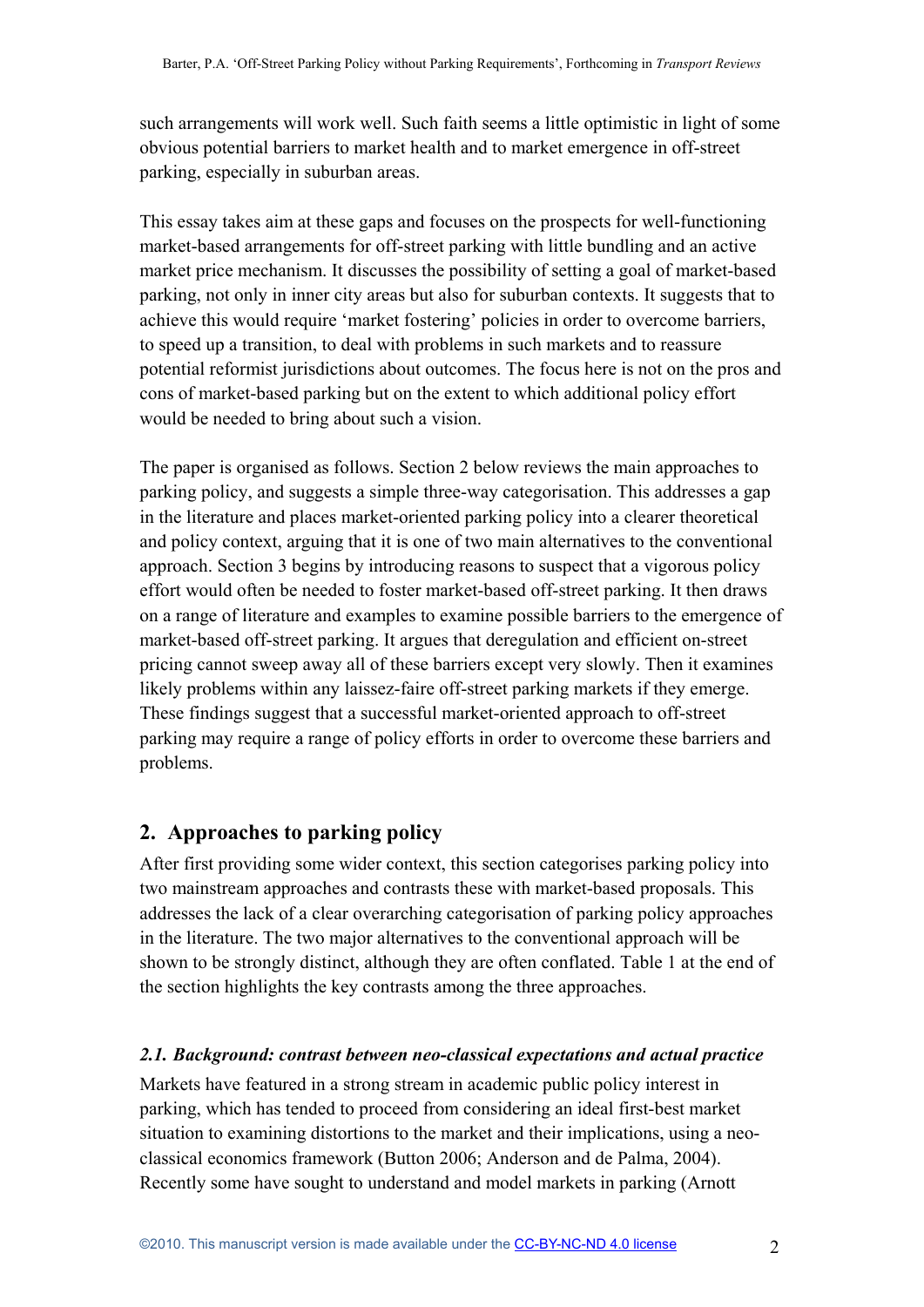2006). However, such market-oriented academic interest in parking contrasts with most of the actual practice. Except in city centres, the possibility of market-based parking is rarely even considered. Political economy considerations and an institutional perspective help explain this gulf (Button, 2006; Calthrop, 2005).

Thus, parking practice escaped the push for deregulation and privatisation which, since the 1970s, had an impact on many other transport and infrastructure industries (Gómez-Ibáñez and Meyer, 1993). New interest in market-oriented parking policy might seem odd at a time when widespread disillusionment with similar of reforms in public services and infrastructure has prompted many to again consider a more assertive public sector role (see for example, Ramesh, 2008). However, the arguments here will resonate with the view that reaping benefits from markets often requires appropriate regulation rather than just deregulation.

#### *2.2. Conventional supply-focused parking policy*

For many decades, a conventional approach to parking policy has applied engineering rules embodied in planning requirements to try to ensure 'enough' parking. Despite the obvious rivalry and excludability of parking, conventional policy tends to treat onstreet parking as a commons. Any 'excessive' parking demand generated by nearby real estate is treated as a free rider problem, known as 'spill over' (see Table 1). It is therefore assumed that, unless required to, developers would rationally provide too little on-site parking.

The solution is seen as requiring every building site to provide sufficient parking space for its own demand. To set these parking requirements, the traffic engineering and planning professions prepare tables of recommended parking levels for each kind of land use. In setting such guidelines it is often assumed that this parking will be free to users (Shoup, 1999). A result of such generous requirements is that parking is indeed very often free for motorists and paid for by building owners out of other sources of revenue. In other words, parking requirements have led to widespread 'bundling' of parking with other services, housing or employment.

This conventional approach, which began in the United States and then spread to most countries, has long come under a great deal of criticism (Buchanan, 1956; Roth, 1965; Shoup and Pickrell, 1980; Willson, 1995; Litman, 2006; Shoup, 1995 and 1999). The main critique, reiterated and deepened by Shoup (2005), focuses on the failure to price on-street parking efficiently and on attempts to boost supply by requiring plentiful off-street parking. These practices are held responsible for the costly oversupply of parking that typifies suburban landscapes, for the failure to alleviate searching for parking in denser urban environments and for undermining these older areas economically.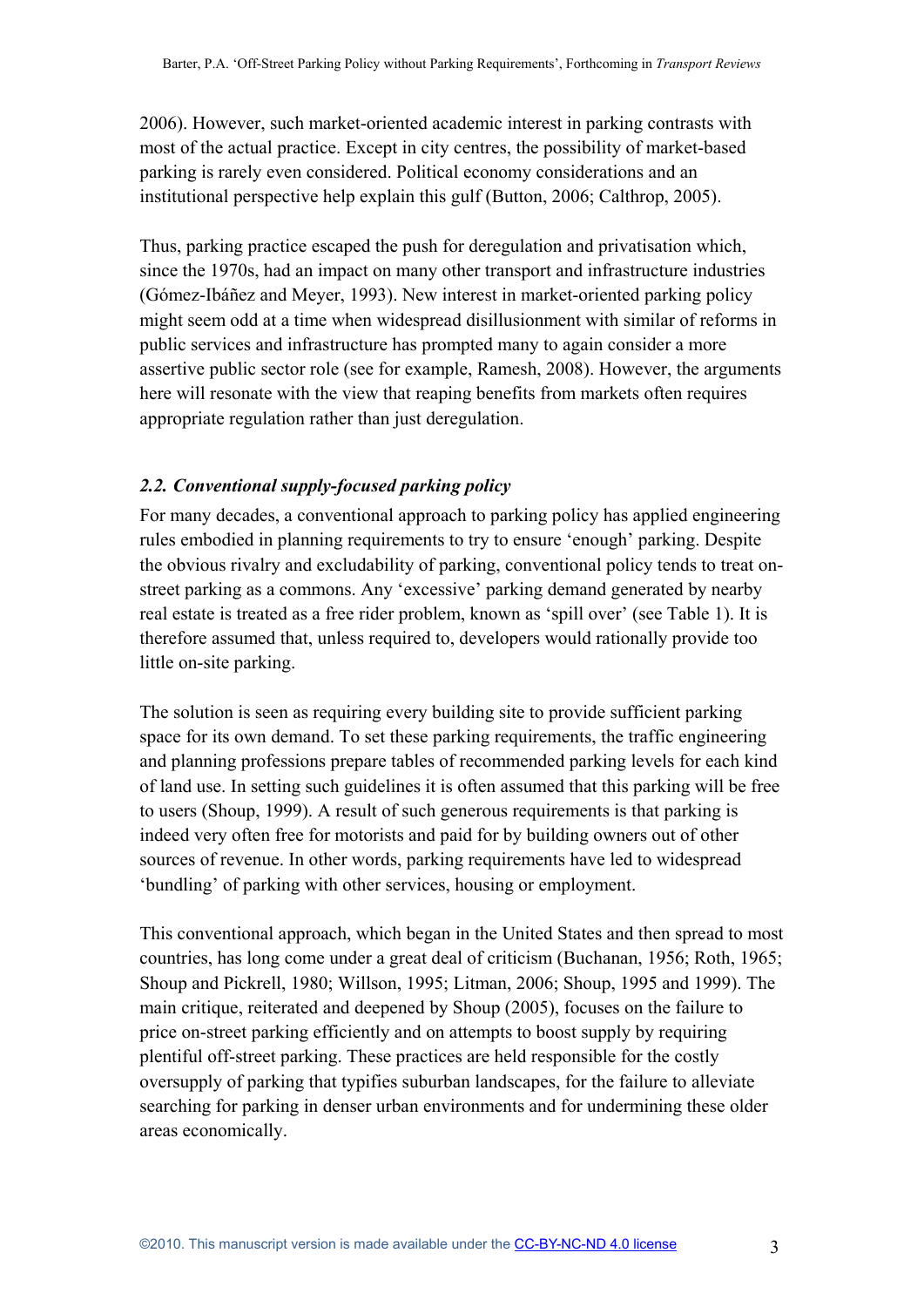Nevertheless, conventional supply-focused parking policy is seen by some as a success, at least when applied to areas built under car-oriented investment patterns and regulations. Ferguson (2004) for example, points out that 'zoning for parking' is popular with local governments in the USA. It is rarely questioned in suburban contexts worldwide. Moreover, although bundling has often been criticised as unfair and inefficient, it is arguably a rational response where prices would be too low to be efficiently levied (Gómez-Ibáñez, 1997). With parking in low-density suburban areas seemingly unproblematic, reviewers of Shoup (2005) have debated the relevance of his reforms for suburban landscapes (Levinson, 2005; Gordon, 2006).

By contrast, Shoup (2005) has documented enormous economic distortions and costs arising from parking requirements and the flawed ways that they are set. Excessive parking requirements eliminate the possibility of a price signal. They distort travel choices, promote low-density development, increase the cost of housing, thus harming low-income households, and blight the built landscape. This has relevance not only to the United States but everywhere there are parking requirements and/or underpriced on-street parking.

There is more agreement on the need for reform with respect to older, denser areas developed before mass motorisation. The lack of on-site parking in such areas is seen as a problem in the conventional approach. Unfortunately, enforcement of parking requirements in such areas, when triggered by a change of use or construction, can lead to blight by rendering uneconomic many creative reuses of old buildings that lack on-site parking (Shoup 2005, pp. 97-98). Enforcement of parking requirements is also difficult in some dense contexts, such as parts of South Asia's large cities, where built space can be more valuable for other uses than for parking. Use of parking space for other uses is reportedly widespread and a source of corruption in local government (Bhagwandas, 2007; Ganguly, 2005). Meanwhile, under the conventional approach, on-street parking in dense areas usually remains free or so cheap that it is often saturated for much of the time.

#### *2.3. Parking management*

One answer to the unsuitability of the conventional approach in dense and congested locations has been a more sophisticated set of policies that look beyond supply-side efforts and which see parking as a tool with which to balance multiple policy goals. This approach can be called 'parking management' (following Litman , 2006). This category includes a wide variety of specific policies but all have in common an effort to balance various conflicting objectives, such as revenue, the urban regeneration of certain districts, and travel demand management (TDM) (Marsden, 2006; McShane and Meyer, 1982). For example, parking policy has been applied to TDM objectives in many city centres, such as London's, since the late 1960s. Parking management assumptions and the prospect of using parking policy for demand management are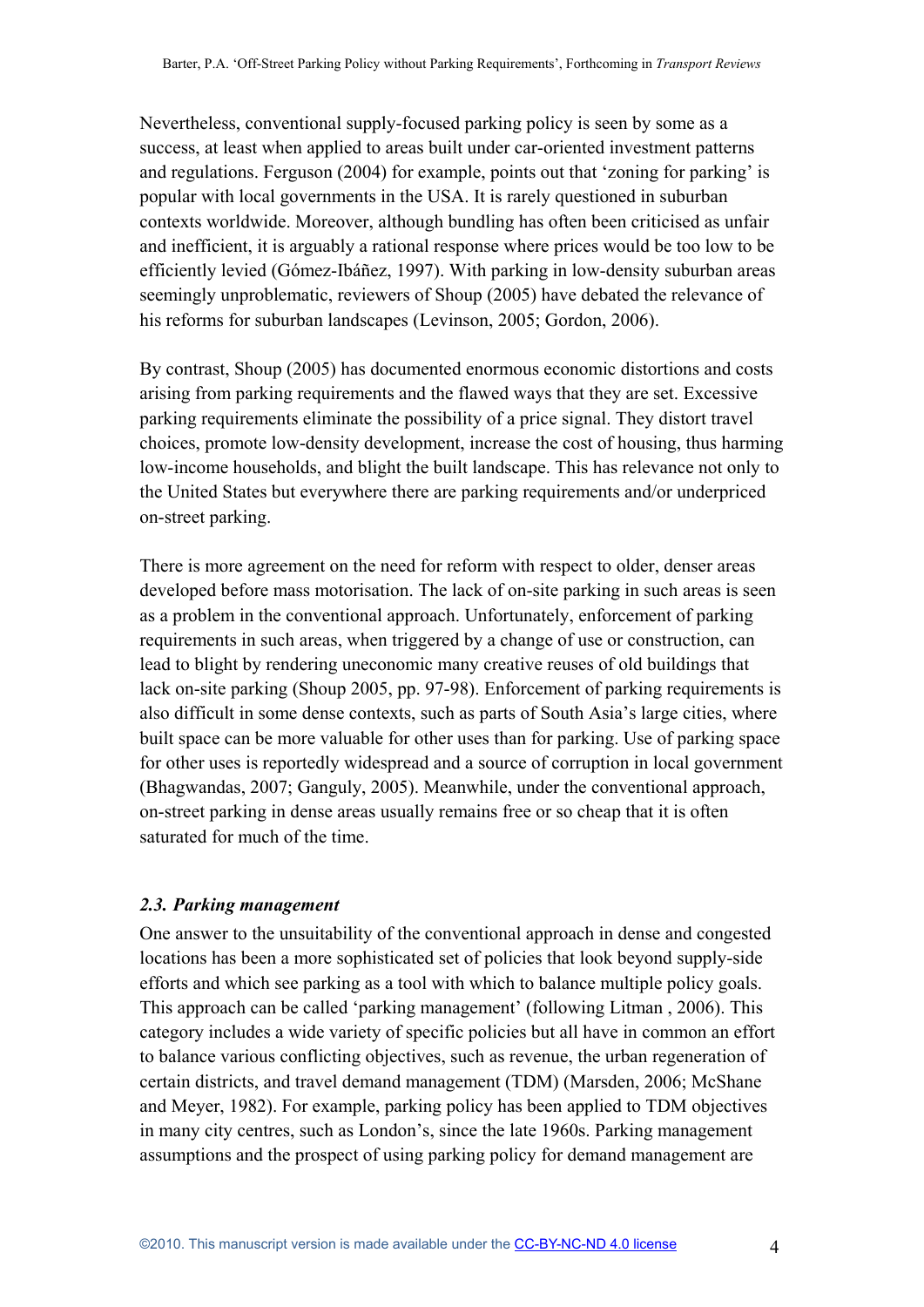common themes in much, if not most, recent parking policy literature, especially from Europe (Marsden, 2006; Calthrop et al., 2000; Verhoef et al., 1995).

Parking management policies are most often applied to traffic sensitive locations or where a parking problem is perceived but where extra supply is not possible or is undesirable (Litman, 2006). Parking management can be considered an adaptation of conventional policy to better suit areas developed before automobile-based standards. It has had little impact in suburban contexts, since places with plentiful parking may see little reason to adopt the approach. However, Litman (pp.23-24) does urge its application beyond its city-centre heartland (see also Forinash et al., 2003). Unfortunately, deviations from standard parking requirements tend to be subjected to a high burden of proof. The institutional strength of the conventional approach has thus been an obstacle to the wider expansion of parking management.

Parking management often still seeks to ensure 'sufficient' parking but by various means, such as increasing efficiency in parking space use and reducing or managing demand, possibly through pricing. Parking management also breaks somewhat with the conventional obsession with handling parking on-site. For example, many innerurban municipalities allow in-lieu payments instead of on-site parking with the money going towards shared municipal parking (Shoup, 2005, pp. 229-246).

Parking management has been called a 'paradigm shift' (Litman, 2006, p.3) but this may be overblown. While it embraces making zoning for parking more flexible and responsive to local needs, it generally retains parking requirements themselves (Ferguson, 2004, p.188 citing Box, 1993 and Smith, 1999). Parking management retains an onus on the local government to ensure adequate parking, even if this can now be met in a more sophisticated way. Its planning-based nature leads to political vulnerabilities as does its complexity. Pricing under parking management can also be perceived as 'taxation'.

The role of pricing as part of parking management's TDM-focused toolbox may obscure the distinction between this approach and the market-oriented approaches to be discussed below. However, it is important to emphasise that in parking management parking is still planned and regulated, albeit with a different set of objectives from the conventional supply-focused approach (Table 1). Nevertheless, it is true that the aim of providing the 'right' amount of parking introduces more economically sophisticated thinking. Litman is an economist and his book highlights that economic theory would regard 'optimal' parking supply as the 'amount consumers would purchase in an efficient market (if they are charged the full cost of providing parking facilities and have a reasonable range of options from which to choose)' (Litman, 2006, p.10). Furthermore, pricing under parking management does sometimes have a market element to the extent that price-setting practice may be somewhat responsive to demand. Indeed, commercial parking operators with profitmaximising pricing might even be present. However, supply in this approach remains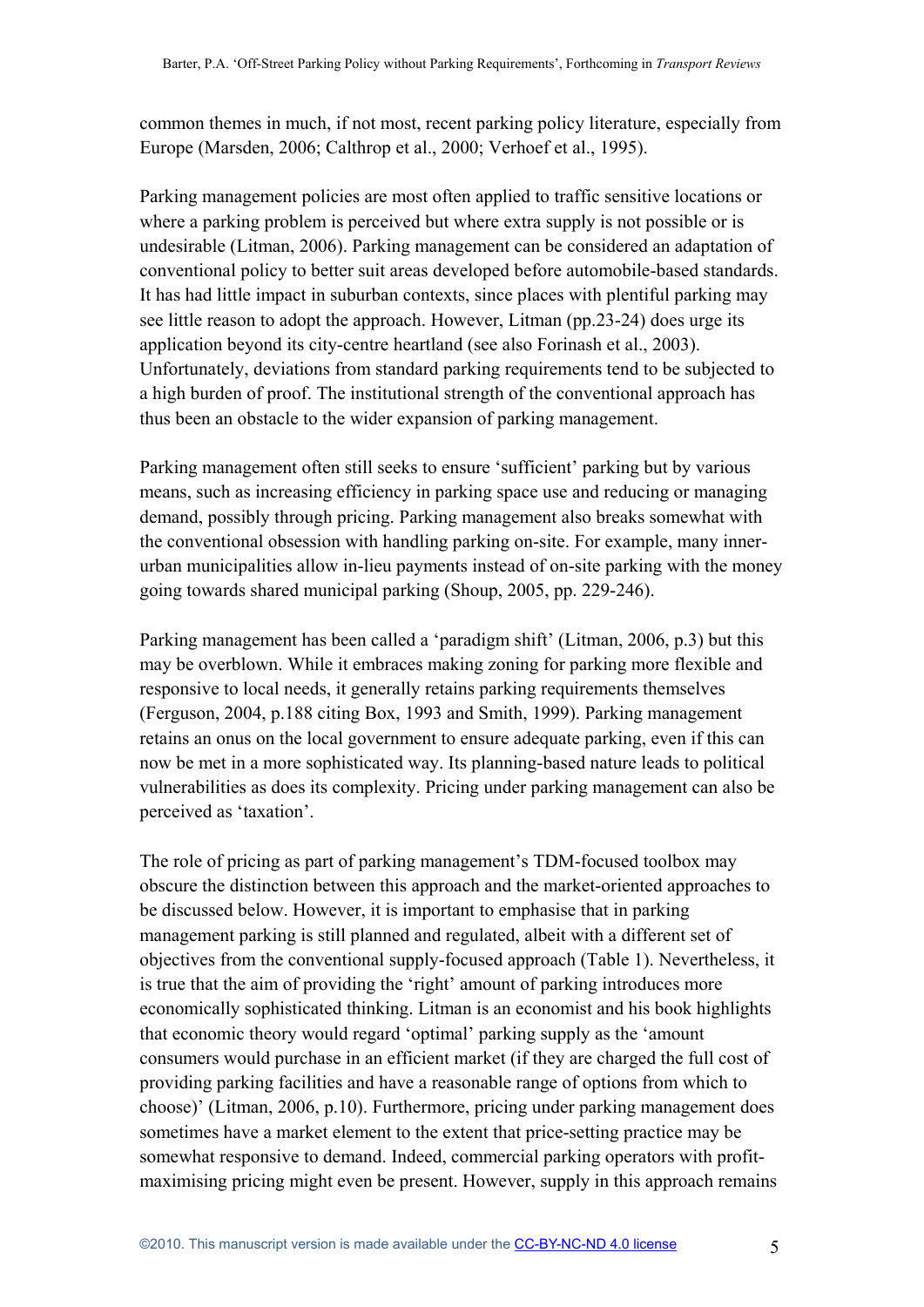under planning control. Prices are more commonly seen as a tool rather than a market response. Cities following this approach also tend to try to meet their goals using various regulatory and planning-based policy tools before resorting to pricing.

# *2.4. Market-based parking policy*

As mentioned earlier, parking practice missed the wider regulatory trend towards market-based arrangements (Button, 2006). Nevertheless, there have been several calls for market-oriented parking over the last century. As long ago as the 1920s, Miller McClintock pushed to ban on-street parking and argued that being forced to rely on priced, commercial off-street parking would provide a market test of the utility of motorists' trips (McClintock, 1925, cited by Shoup, 2005, p. 492-493). This was followed by Vickrey's (1954) work on on-street parking, Roth's (1965) polemical booklet on the subject and Shoup's persistent efforts since the 1970s. Shoup's version is ambitious in seeking parking reform not just in city centres but also throughout more automobile dependent areas.

By the way, there is some irony here. Shoup's critique of conventional parking policy is significant for being part of a wider challenge to the assumption that automobiledependent suburban landscapes are primarily a market phenomenon (see for example, Lewyn, 2007). An increased role for market processes in parking supply seems likely to undermine, not reinforce automobile dependence. This parallels Levine's (2005) work attacking the view that low-density suburbia, and the zoning that preserves it, are primarily market outcomes. Levine argues that collective decisions, even those by small entities such as local governments, must be considered regulation not a market phenomenon.

A common theme in market-based thinking on parking has been the argument that solving the on-street parking 'commons problem' should enable a more laissez-faire approach to off-street parking. Underpriced on-street parking delays private investment in off-street parking by undercutting the potential market and depriving it of price information. With no relief in sight from parking saturation and its associated congestion, municipalities then often come under pressure to supply or require offstreet parking. The fear of the return of such impacts (as 'spillover') also makes reversing any existing off-street parking requirements politically difficult in the absence of efficient on-street pricing (Shoup, 2005, p.21).

In the 1920s, McClintock felt that private enterprise would handle parking adequately if on-street parking were banned. However, rather than ban on-street parking, Roth (1965, pp.19-21) and Shoup (2005, pp. 297-303) follow Vickrey's lead in seeking optimal on-street pricing as the solution to 'cruising for parking' and to defuse spillover as an issue. Both call for performance-based pricing, with prices varying in time and space and set to always deliver approximately 15% vacancy rates and hence zero search time. Such a pricing scheme should yield a 'triple dividend': reduced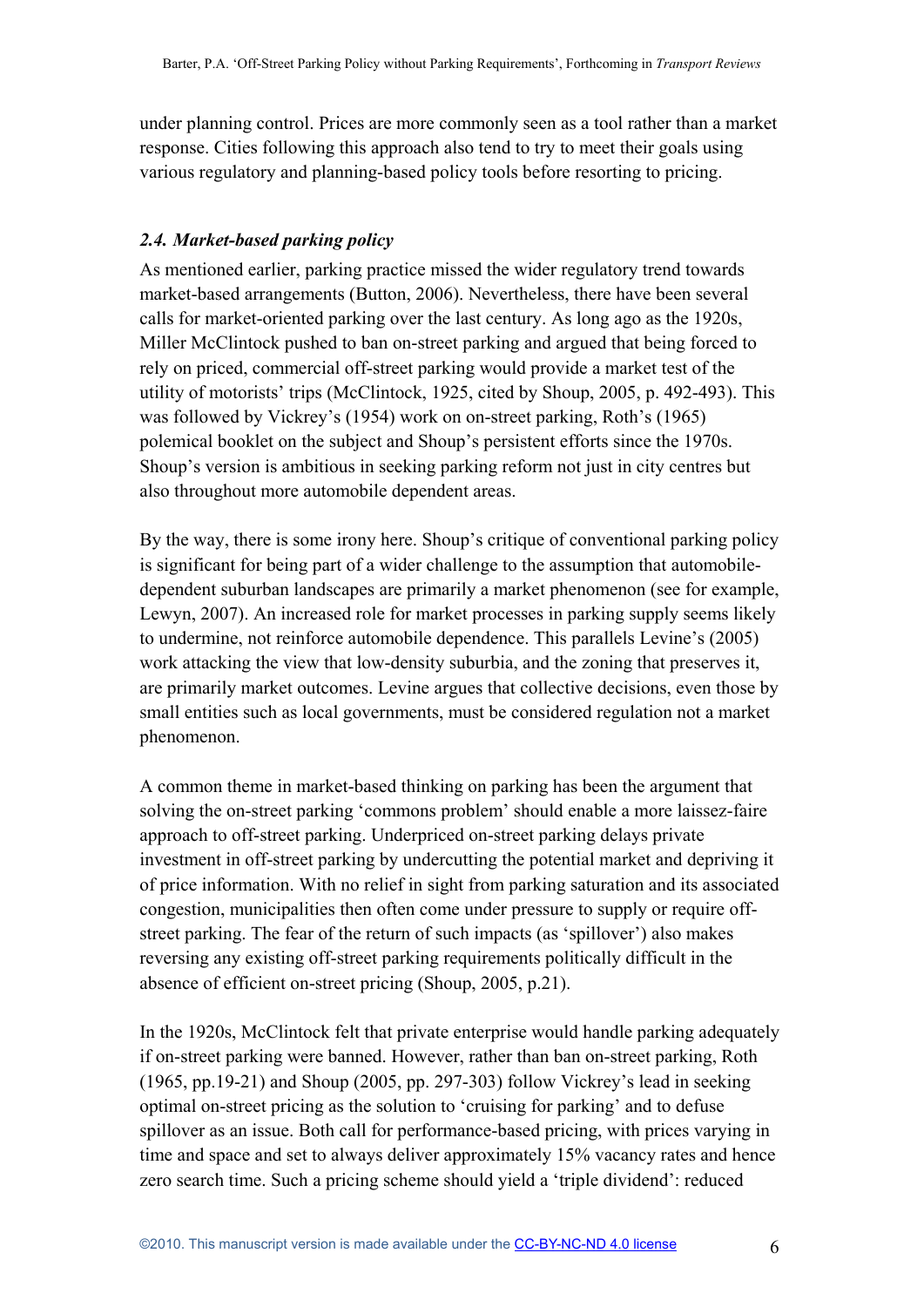search time; revenue; and reduced congestion (Arnott, 2006). With trials underway in several American cities, such as San Francisco, there are signs that Shoup's tireless advocacy for this reform may be gaining acceptance. However, it is not clear if these cities see it as part of a shift to market-based parking policy or as just another parking management tool.

Clearly, there is no 'natural' market for on-street parking and efficient pricing does not emerge spontaneously. Policy effort is needed to achieve performance-based pricing. Parking protection rackets do emerge spontaneously but these are neither efficient nor in the public interest. Performance-based pricing is also politically challenging so Shoup (2005, pp.397-470) suggests an institutional innovation, parking benefit districts, to provide for local public spending of the revenue and to have the right set of incentives to price. Two reviewers of Shoup (2005) suggest outright privatisation of on-street spaces or competitive bidding for street-by-street concessions to manage and price on-street parking (Klein, 2006; Seibert, 2008).

Deregulation of the quantity of off-street supply is the other plank of the market-based parking literature. Roth (1965) attacks parking requirements and Shoup (2005) calls for their abolition. However, Shoup (2005) is willing to contemplate parking maximums and disavows the word 'deregulation' itself, preferring to call on planners to regulate the quality of parking not its quantity (Mukhija and Shoup, 2006). Surprisingly, the neoliberal Roth (1965, p. 41) stops just short of complete supply deregulation, instead suggesting that buildings be required to have sections that are convertible between parking and other purposes such as storage.

Market-based parking advocates appear to be confident that their suggested reforms will lead towards market-based parking with an active price mechanism. Shoup, for example, is explicit about this in a chapter entitled, *Let Prices Do the Planning*:

'Since [on-street] prices will vary to maintain a few curb vacancies, spillover will no longer be a problem. Individual property owners and merchants can then choose how much on-site parking to provide based on business considerations, not zoning. Some may choose to provide their own off-street spaces, while others may offer to validate parking in nearby garages. Regardless of the strategy, all firms will be able to decide for themselves whether parking is worth its costs. Parking will increasingly become unbundled from other transactions, and professional operators will manage more of the parking supply.' (Shoup, 2005, p. 496).

The excerpt above expresses faith that ending parking requirements will be for the best, whatever the private choices that result. It also hints that these private choices will eventually result in most parking everywhere (even in suburban centres) being provided in some kind of local parking market. Reviewers of Shoup, whether or not they are critical of abolishing parking requirements, seem not to question if this would be sufficient to cause substantial change (West, 2006; Lewyn and Cralle, 2005; Koushki, 2006; Klein, 2006; Seibert, 2008; Levinson, 2005; Gordon, 2006).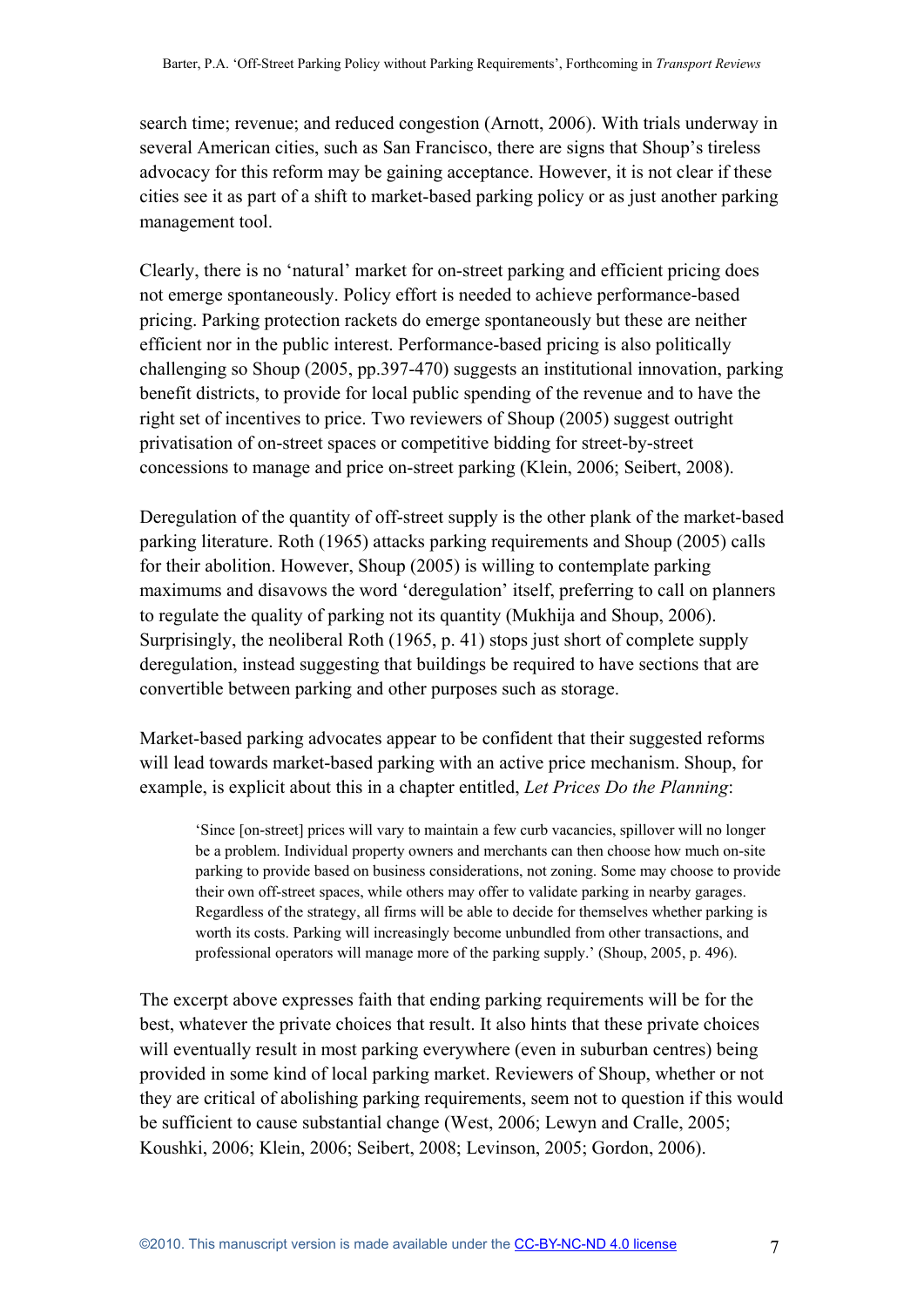Roth (1965) also sees a similar core of reforms as moving parking towards a situation in which most off-street parking is open to the public, priced on a market-basis and provided as a commercial enterprise, with parking existing only if justified by its own revenue stream compared with alternative uses of the same space.

Table 1 outlines the contrasting assumptions behind market-based parking ideas and those of the conventional and parking management approaches. Some sense of how parking supply could work under the market-based vision can be gleaned by considering commercial parking operations in today's central business districts (CBDs), many of which already face a situation that somewhat resembles the marketbased parking vision. Such localities have enough scarcity to support profitable parking enterprises. A high proportion of their parking spaces are open to the general public or 'shared'. Mixed land-use makes this efficient. Parking spaces tend to serve the vicinity rather than particular developments. Relatively little parking is bundled. Few buildings have enough on-site parking to handle their 'own' demand. The concept of spillover has no meaning here since on-site handling of parking demand is not expected. Most off-street parking in such CBDs is a commercial real-estate based service, not part of the infrastructure of a specific building. The market-based parking agenda suggests we imagine something similar extending to diverse vicinities throughout metropolitan areas.

|                                                      | Conventional                                                                                                        | <b>Parking Management</b>                                                                                                               | <b>Market-based Parking</b>                                                                                                                                     |
|------------------------------------------------------|---------------------------------------------------------------------------------------------------------------------|-----------------------------------------------------------------------------------------------------------------------------------------|-----------------------------------------------------------------------------------------------------------------------------------------------------------------|
| Perspective on<br>parking problem                    | Scarcity is a problem,<br>both within a vicinity or<br>on any site, because it<br>causes spillover and<br>conflict. | Problem if parking<br>conditions mismatch with<br>wider policy goals.<br>Trade-offs among<br>objectives are difficult.                  | Underpriced on-street<br>parking causes search<br>externality and inhibits<br>off-street market. Supply-<br>side policy causes more<br>problems than it solves. |
| View of spillover                                    | Seen as a free-rider<br>problem. To be avoided<br>by ensuring each site<br>handles its own parking.                 | A source of conflict, so<br>minimise by management<br>or defuse by planning for<br>shared parking.                                      | Pricing defuses spillover<br>problem. It is welcome as<br>a trigger for market<br>pricing to emerge.                                                            |
| How quantity of<br>parking should be<br>determined   | Require developers to<br>supply enough to meet<br>all expected demand on-<br>site (often at a price of<br>zero).    | Plan and manage, using<br>diverse policy tools, for<br>parking quantity, location<br>and usage patterns to<br>match wider policy goals. | Facilitate efficient on-<br>street pricing. Remove<br>obstacles to private<br>choices determining<br>supply in local off-street<br>markets.                     |
| Perspective on<br>shared parking<br>(open to public) | Unusual since each site<br>expected to provide for<br>own parking.                                                  | A useful tool but needs<br>careful management to<br>avoid conflict.                                                                     | Expected to be the norm.<br>Restricted-access parking<br>as exception not norm.                                                                                 |

#### **Table 1. The three approaches to parking policy**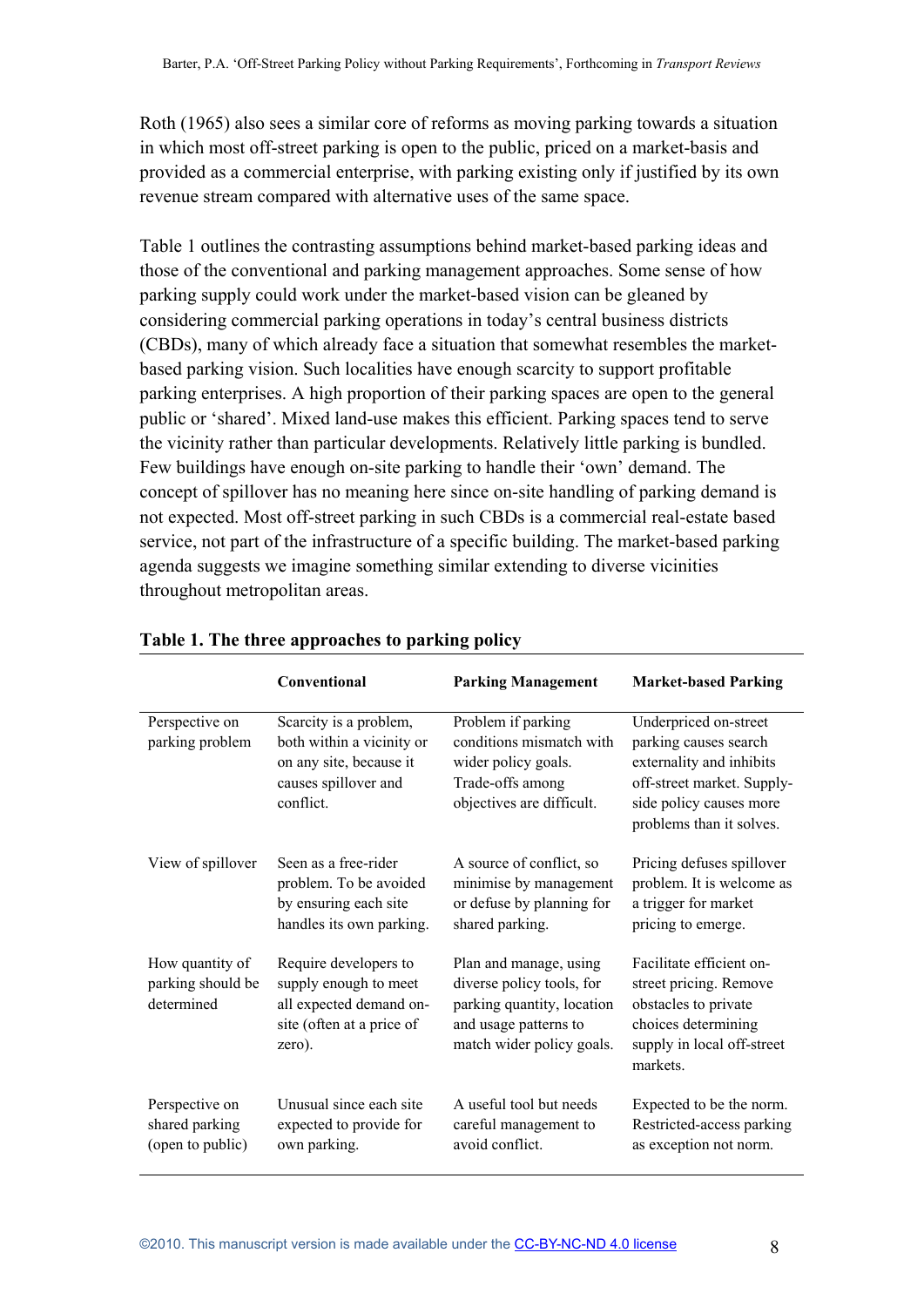# **3. The possible need for parking market fostering and regulation**

Will Shoup's 'core package' of market-oriented reforms, namely quantity deregulation and efficient on-street pricing, really be enough to create the conditions for market processes to emerge in diverse locations and for such parking markets to function in a healthy way? There are at least some prima facie reasons to want more reassurance.

Firstly, institutional and physical legacies seem likely to hinder implementation of such reforms in the first place. We have seen that the mainstream approaches and the thinking that supports them are strongly entrenched, especially in suburban contexts. Second, a sceptical public may need an assurance that policy will still be able to address matters of public value such as due process, justice, fairness or the serving of basic needs. Third, wider experience with deregulation has shown a need to demand relatively high standards for the functioning of the ensuing market, such as open entry and exit, good information, a tolerable lack of market power and of other market failures, such as externalities, and supply that is responsive to price signals without too much delay or rigidity. These points suggest a likely need for further policy effort aimed at both fostering market formation and appropriate regulation of such markets. Even though economists have pointed to potential problems in off-street parking markets (Button, 2006; Arnott, 2006), this issue does not feature in Shoup's or Roth's writings, nor in reviews of Shoup's proposals.

These observations also raise the question of how large is the gap between a wellfunctioning parking market and the outcomes to be expected from the core package of reforms? If the gap is large and difficult to overcome it would be a blow to the market-oriented parking agenda. If the gap is small then perhaps deregulation of offstreet quantity and efficient on-street pricing would be enough to achieve a healthy market outcome. If the truth is somewhere between these two extremes, at least in some contexts, then a broader 'market fostering' effort could be considered, in order to ensure that parking markets emerge and that modest regulatory effort could keep them tolerably healthy and robust.

The first two sub-sections below will seek further insight on whether there is any need for such additional market fostering effort. A third sub-section very briefly outlines possible elements of such an approach. However, the feasibility of market fostering in many contexts will remain an open question.

Note that I assume here that society would indeed be better off if parking could be placed onto a thoroughly market-basis, with well-functioning markets, in which both suppliers and end users of parking see and respond to a direct parking price signal. Debate over this assumption is outside the scope of this paper. I also assume that somehow the climate of political opinion becomes able to accept market-oriented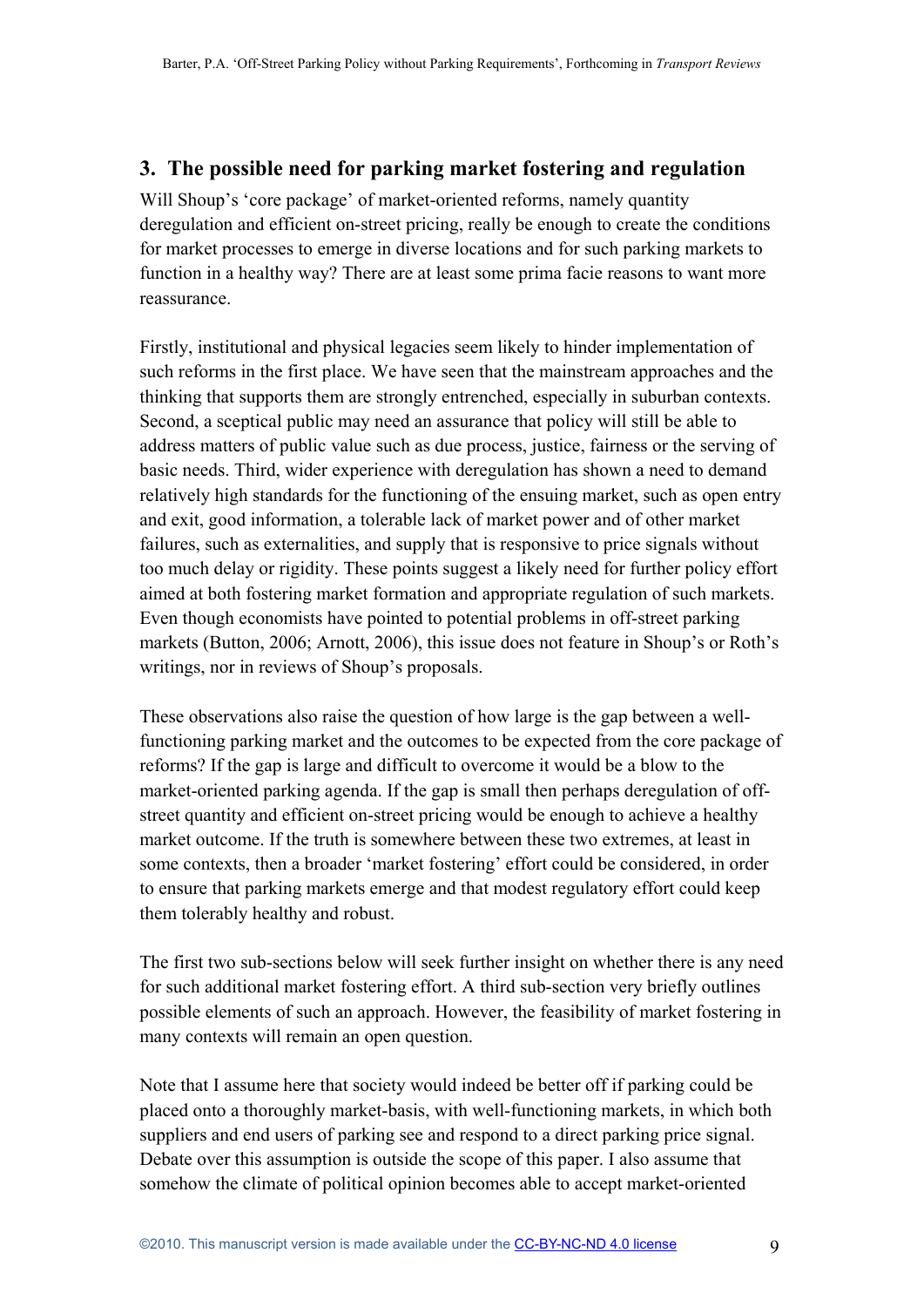parking reforms of the kind suggested by Shoup. Of course, that is a very big assumption, especially for suburban areas where the existing approach is in such stark contrast with market-based approaches. The lack of such a climate is obviously still a key barrier to any such reform in many places. There are a few words on this 'elephant in the room' at the end of the paper.

#### *3.1. Barriers to market formation and price signal emergence*

This section explores possible barriers to prices doing the planning, with a focus on those that may remain even after the basic market-oriented reforms of removing offstreet parking requirements and imposing efficient on-street pricing. Relevant questions include how formidable is each barrier and in what contexts it is likely to be critical.

Several barriers to pricing and markets in parking are most important for places with an oversupply, where bundling and free parking are prevalent. Scarcity is obviously a prerequisite for a market-clearing price above zero and hence for the emergence of a commercial market for parking. Some barriers are also pertinent in locations that do have parking scarcity (or nascent scarcity).

#### *3.1.1. Spillover and parking market 'failure to launch'*

In the absence of parking requirements, the market-oriented parking literature expects some developers in suburban areas to take the opportunity to provide less parking than before (Engel-Yan et al., 2007; Shoup, 2005). Spillover from new 'parking-lite' developments is a key mechanism for pricing to appear in these areas. Such infill should create scarcity which triggers on-street pricing and then off-street unbundling, pricing and shared parking (Shoup, 2005, p.97). Spillover is thus not seen as a problem in market-based parking thinking but rather as essential for pricing to emerge (recall Table 1). However, this infill-based mechanism is likely to be a slow process unless pushed forward by additional policy efforts. For example, in slow-growing urban regions there may be little development pressure to drive infill.

An absence of shared parking could also slow the process. Recall that Shoup sees demand-responsive pricing for on-street parking as a crucial part of this infill-based mechanism (see section 2.4). It defuses spillover as a problem and also reveals the value of parking to actors in the vicinity. This underlines the importance of shared parking generally, not just on-street parking. Any parking that is open to the public could play the same role so long as its response to saturation is market-clearing pricing. However, if an infill vicinity has no accessible on-street parking and if all offstreet parking is restricted to customers or employees only, then spillover would immediately cause conflict. So a lack of local shared parking may inhibit developers from making ambitious parking reductions in infill development plans.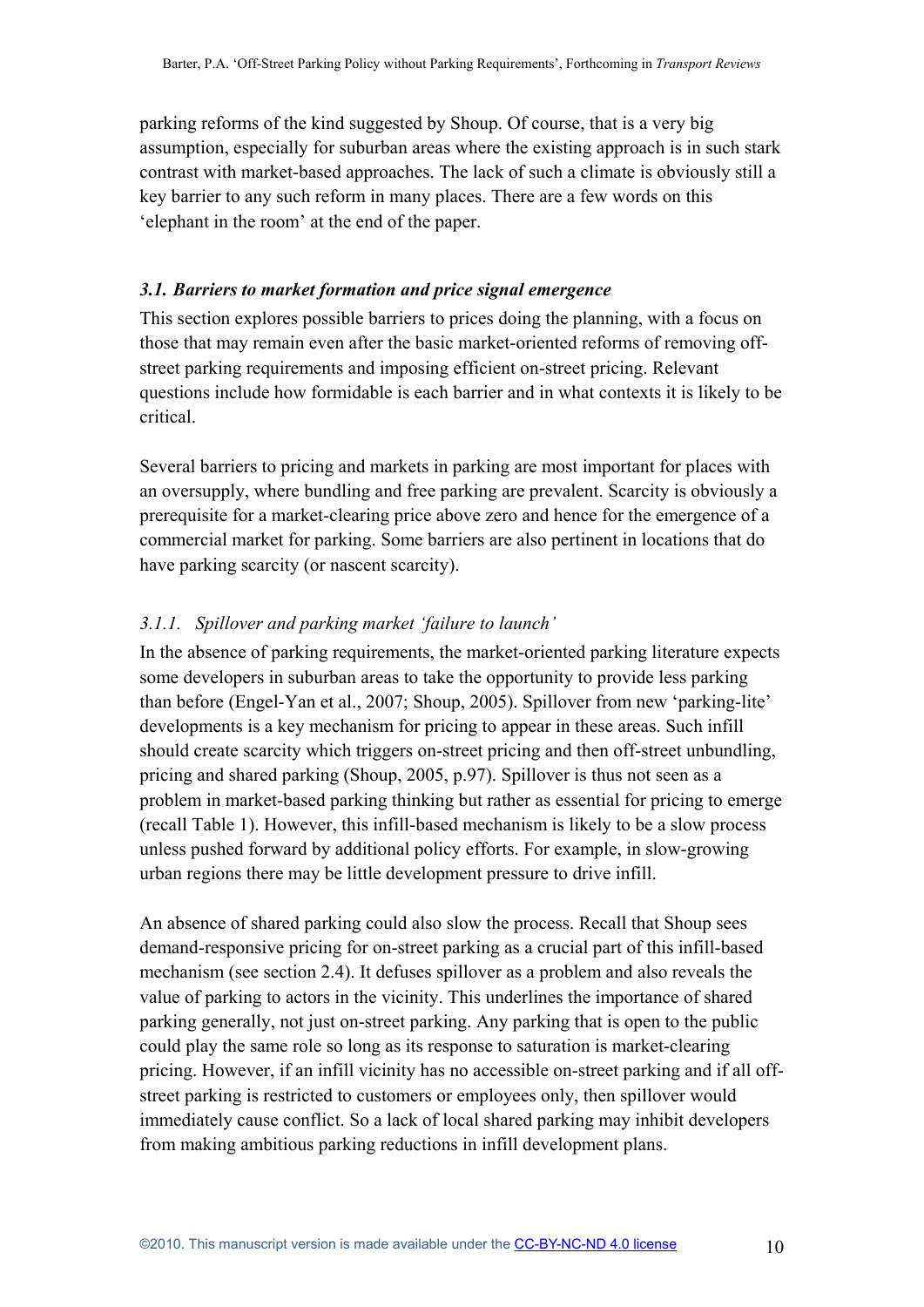These observations draw attention to the possible need to more actively encourage private parking to be open to the public. In fact, this would also be helpful in contexts where parking scarcity already exists but not pricing. In the presence of scarcity, access restrictions become a prerequisite to the bundling of parking. Attacking such restrictions may be more efficient than attacking bundling directly. Encouraging more privately-owned parking to remain open to the general public would not force pricing onto places where pricing would be inefficient but if restricting access to parking were made less attractive then pricing would become a more common response to parking saturation, thus helping to kick start a local market.

#### *3.1.2. Cooperation traps*

Another barrier to parking scarcity in suburban landscapes is a cooperation problem, or 'parking arms race'. Even in the absence of parking requirements, competitive considerations may still prompt certain developments, especially certain kinds of retail centre, to continue to provide generous bundled (free) parking, in an interesting example of price discrimination using parking (Shoup, 2005, p.167). Such enterprises rationally try to attract motorists (as customers or as skilled employees) from a wider catchment. During any transition away from oversupply towards priced parking, existing businesses with plentiful parking may have an unfair competitive advantage. This could deter aggressive parking reductions in new developments.

Transport economists have concluded that this amounts to a futile zero-sum game or cooperation trap which may require government action over and above basic marketoriented parking reforms (Shoup, 2005, pp. 167-168). An example that is already common is the use of parking maximum standards (limiting parking, not requiring it). Another possibility might include encouraging shared parking and discouraging restricted access parking, as mentioned above. Incentives might also be considered to encourage incumbents with excessive parking to divest some of their parking space, which could become commercial shared parking or sites for new infill development.

Fear of spatial competition also throws up political barriers to parking policy change at the local government level. The widely-held belief that parking is an important factor in spatial competition across an urban region often discourages local governments from embracing reforms that raise the price of parking or limit its supply. With the exception of some strongly transit-oriented CBDs, many local governments will probably be reluctant to embrace market-based parking reform without pressure from the metropolitan level or higher. Precedents (albeit within a parking management approach) include national maximum parking standards in the United Kingdom and the Netherlands (Marsden, 2006).

#### *3.1.3. Undercut by government actions*

Several barriers to market emergence arise from public sector actions (or the expectation of them) that deter or crowd out private commercial parking activity. A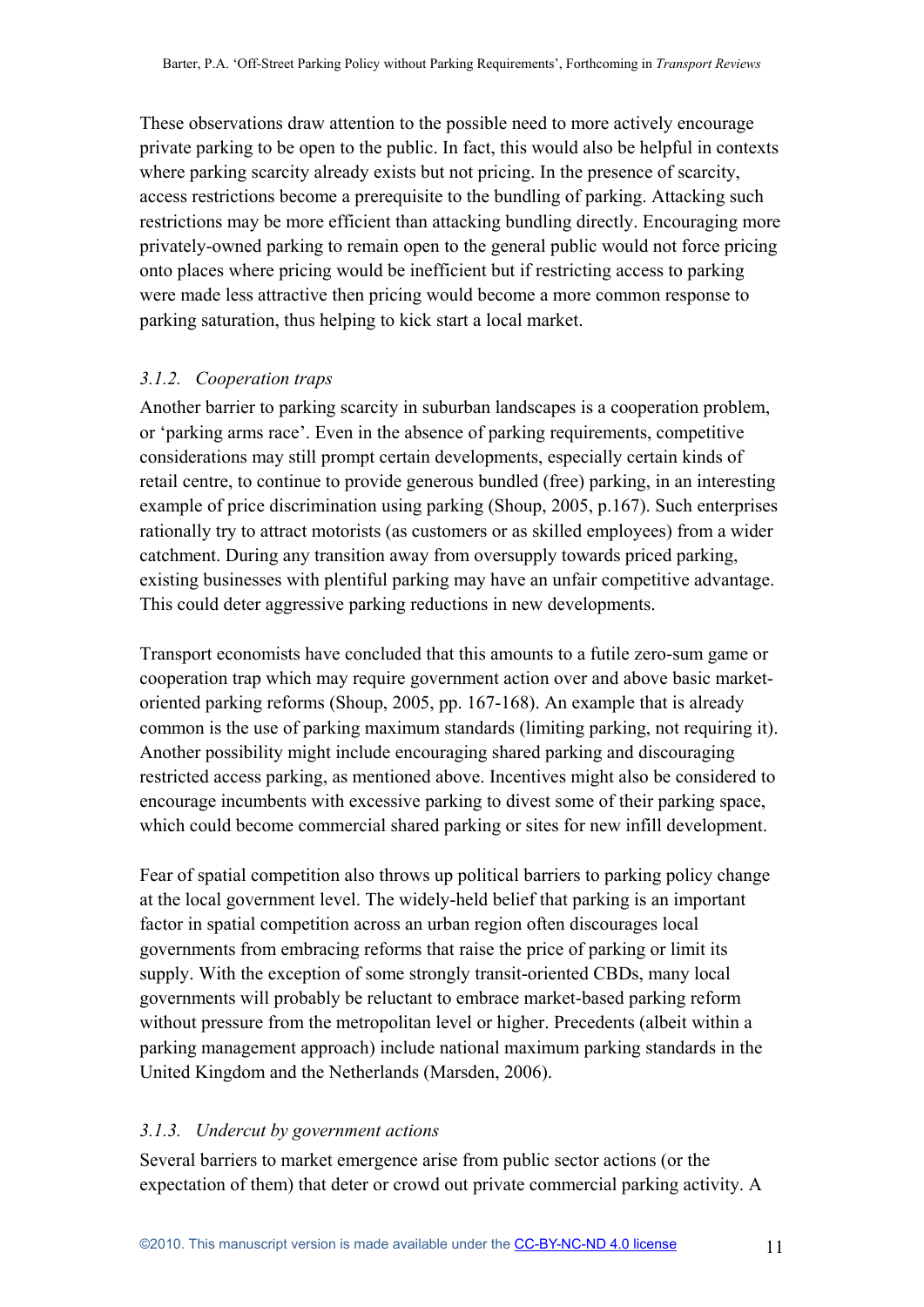key one already discussed is the failure to price on-street parking efficiently but there are several others. Together these are a key explanation of the absence or unresponsiveness of parking markets, even in places with apparent parking scarcity where the absence of parking pricing is otherwise puzzling. Market-oriented reform would probably need to be explicit in removing such practices and should not assume that they would automatically be removed when Shoup's basic reforms take place.

A widespread example is supply of parking by municipalities themselves, especially when priced below market price. Surprisingly, Shoup (2005) does not target the issue of local government off-street parking supply but it must certainly deter much privatesector investment in off-street parking (Bawolek, 2004). This was already apparent in the UK in the 1960s (Roth, 1965, p.35). It is being repeated today across developing Asia.

Some cities actually control the price of private parking garages. Jakarta seems to be an example (Asrianti, 2008). Some localities in the USA ban the pricing of parking altogether, in effect decreeing a price of zero (Shoup, 1995).

Zoning would also need adjustment in many places to become compatible with market-based parking. For example, changes may be needed in some cities to accommodate stand-alone parking investments, the divestment of parts of parking lots, and infill development to replace some parking. Another common planning practice in need of change is the exempting of some or all parking space from calculations of Gross Floor Area (GFA) for the purpose of zoning/development control. The opportunity cost of such GFA-exempted parking space is much lower than non-exempt parking. Some cities exempt all parking from GFA calculations, not just the required parking, so abolition of parking requirements would not automatically remove the exemption.

#### *3.1.4. Crowded out by informal markets*

Informal markets can deter the formation of formal sector markets and parking seems to be an example. Informal fee collection for parking is common for on-street parking in various developing cities. This might be some kind of market phenomenon but is unlikely to be efficient or socially beneficial. Such extortion activity is usually small in scale but in some cases the entities involved, or their protectors, become powerful enough to corrupt policing and local government. Most importantly for the argument here, they can also sabotage efforts at formal, government-sanctioned parking pricing. Jakarta and Karachi provide recent reports (Jakarta Post, 2007; Azmat, 2008). Preventing such a situation, by avoiding having a pricing vacuum, is probably easier than curing it once entrenched. More research is needed on this problem and how to address it.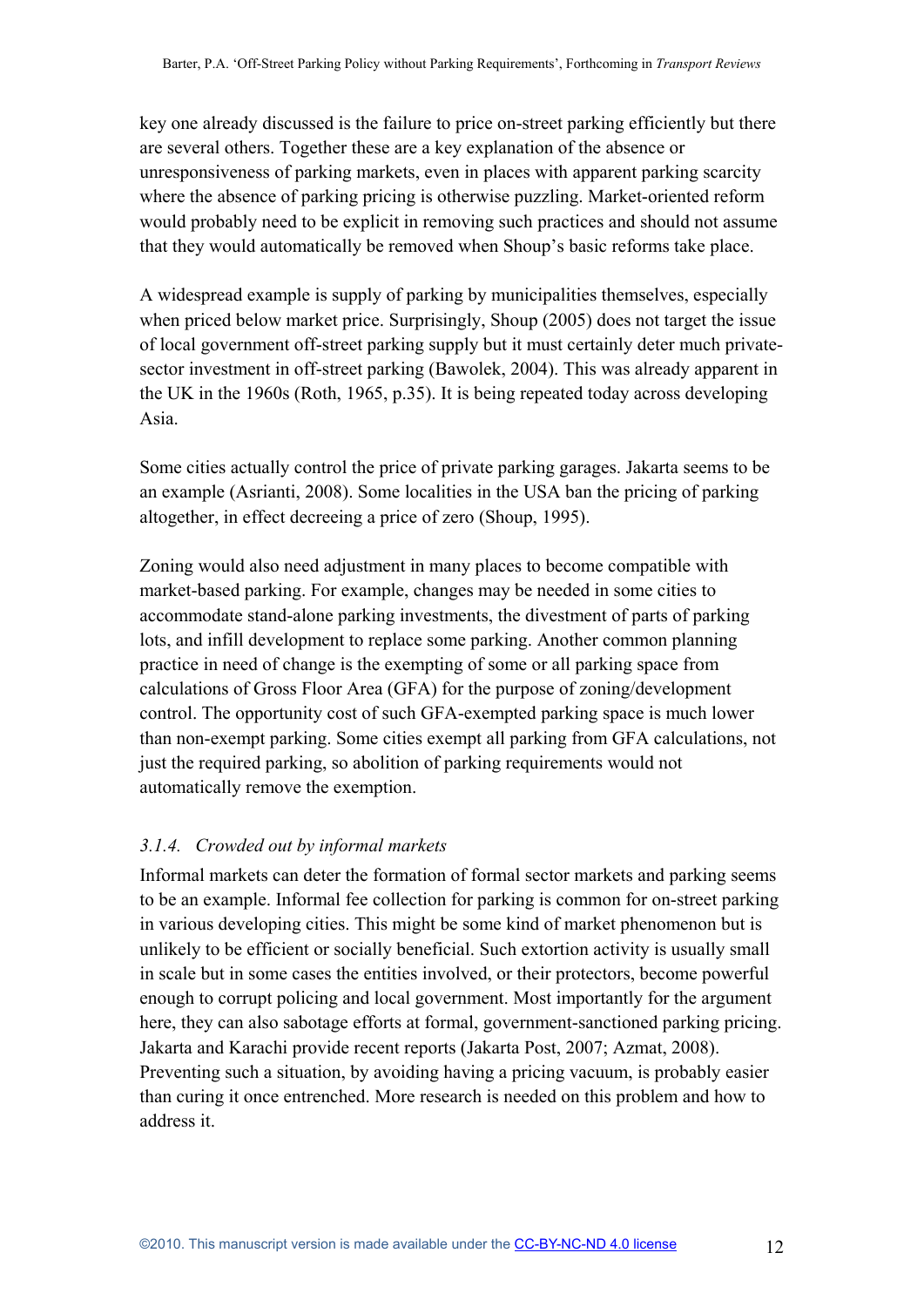### *3.2. Problems within parking markets*

Now I turn to the likely health of parking markets if they can be made to emerge. Just as the core package of market-oriented reforms may not be enough to create parking markets, it may also be insufficient for confidence in the quality of their functioning and outcomes.

### *3.2.1. A need for anti-trust regulatory effort in parking markets?*

Could we expect parking markets generally to work well and be competitive? Would market-oriented parking reform also require a regulatory effort to contain abuse of market power? This section offers some insight but more research is needed on this question.

We saw in section 2.4 that parking in many city centres already operates in some kind of market context. Local government involvement in many of today's city centres changes the competitive picture, presumably reducing the number of private operators involved. Nevertheless, at least some of today's large city-centre parking markets appear to feature considerable competition among commercial parking operators even without a vigorous regulatory anti-trust effort. For example, in May 2004 the Australian competition watchdog decided not to oppose a joint venture agreement between two of Australia's private parking operators on the grounds that adequate competition would remain in the relevant markets, mostly in city centres (Australian Competition and Consumer Commission, 2004).

However, there are also theoretical reasons to believe that even CBD parking markets may see some market power. City centre off-street parking is usually mostly in parking garages, which have scale economies and a minimum viable size (Arnott 2006). Parking garage investments are therefore lumpy to some degree and necessarily spread unevenly in space. This lumpiness may not be extreme but may be significant since parking markets are inherently highly local. Building space devoted to parking can also be difficult to convert to and from most other uses (more on this below). These characteristics lead us to expect a degree of localised market power

This is countered by other considerations that may help allay concern. For example, for unsubsidised decreasing-cost enterprises, prices must exceed marginal cost prices or lead to bankruptcy. Accepting some degree of market power can alleviate this problem by allowing pricing that can support a viable garage industry (Button, 2006). Moreover, Arnott (2006) notes that prices somewhat above marginal cost may be welfare enhancing if they compensate for the absence of congestion pricing or complement the presence of existing mass transit investments with economies of scale to exploit. In any case, the presence of rich substitutes also constrains market power in CBDs.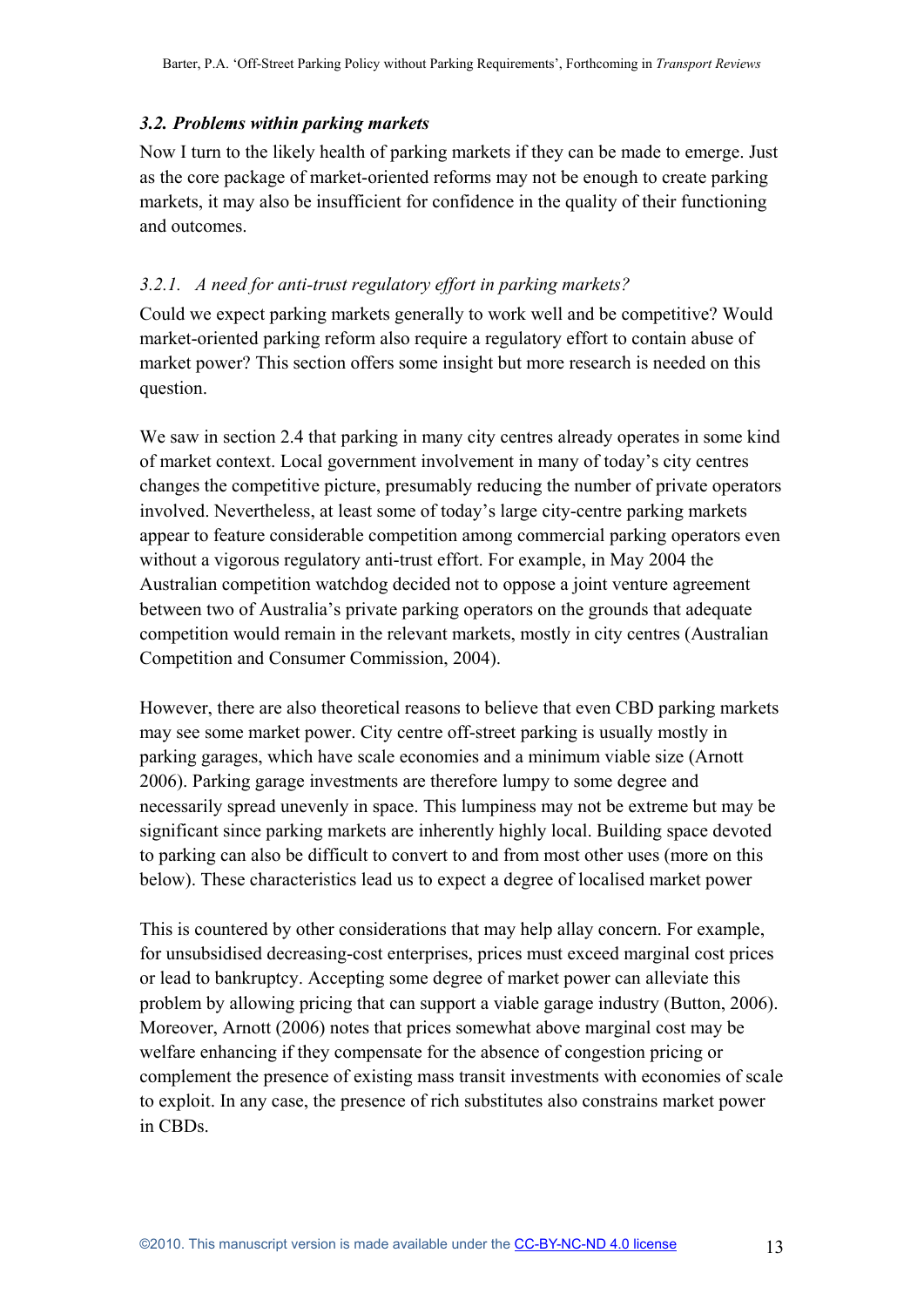Information asymmetries are also an issue in parking markets (Button, 2006) but are addressed to an extent through parking information and guidance systems which are becoming much more sophisticated and common (Litman, 2006, pp.171-177). Parking markets appear to have high pricing transparency (Gross, 2005). The physical character of city centres is also helpful. Characteristics such as a high density of destinations and small blocks, among others, make for high pedestrian permeability. Every place in the area is generally within an easy walk of several parking enterprises. The market areas of CBD garages apparently overlap, allowing competition to limit their pricing power.

Would prospective parking markets away from city centres perhaps be more prone to market power problems and more likely to require regulatory effort? There are reasons for some concern. For example, a poverty of substitutes to driving would focus more attention on market power in parking. If parking enterprises outside city centres are necessarily large and spread out beyond walking distance then local monopolies may prevail. On the other hand, less lumpiness is to be expected outside city centres, since cheaper land will prompt less factor substitution and allow smaller, less capital-intensive parking investments to be distributed more evenly in space. A legacy of plentiful parking under earlier policies would also usually ensure this. However, comfortable walking distance will often be shorter outside city centres, which could also tend to limit competition. Many suburban areas lack the pedestrian amenity and permeability of older centres.

On balance, it seems likely that sufficiently competitive and well-functioning local parking markets may be feasible in urban contexts, at least with some modest antitrust policy effort and vigilance.

### *3.2.2. Difficulties with conversion to and from parking*

The more easily parking space can be converted back and forth, the less worried we would need to be about market power, stranded asset problems, or local fears of being locked into 'too much' or 'too little' parking. Difficulty in converting real estate space between parking and other uses contributes to sunk costs and lumpiness. Concern about this rigidity led Roth (1965, p.41) to suggest that councils require developers to provide space that can potentially be used for parking, rather than require parking itself (as mentioned earlier). A reviewer of Shoup (2005) similarly suggests requiring local banks of space that can easily be converted between parking and other uses (Ben-Joseph, 2005). Parking space in single-family homes is of course routinely used for other purposes, such as home workshops, recreation and storage. Shoup (2005, pp. 573) sees unbundling as potentially enabling this also in multi-family housing.

Regulation, not physical issues, is probably the key barrier to conversion and to the building of convertible parking space. Restrictions on the removal of parking are part of most parking requirement ordinances. Without such regulatory barriers developers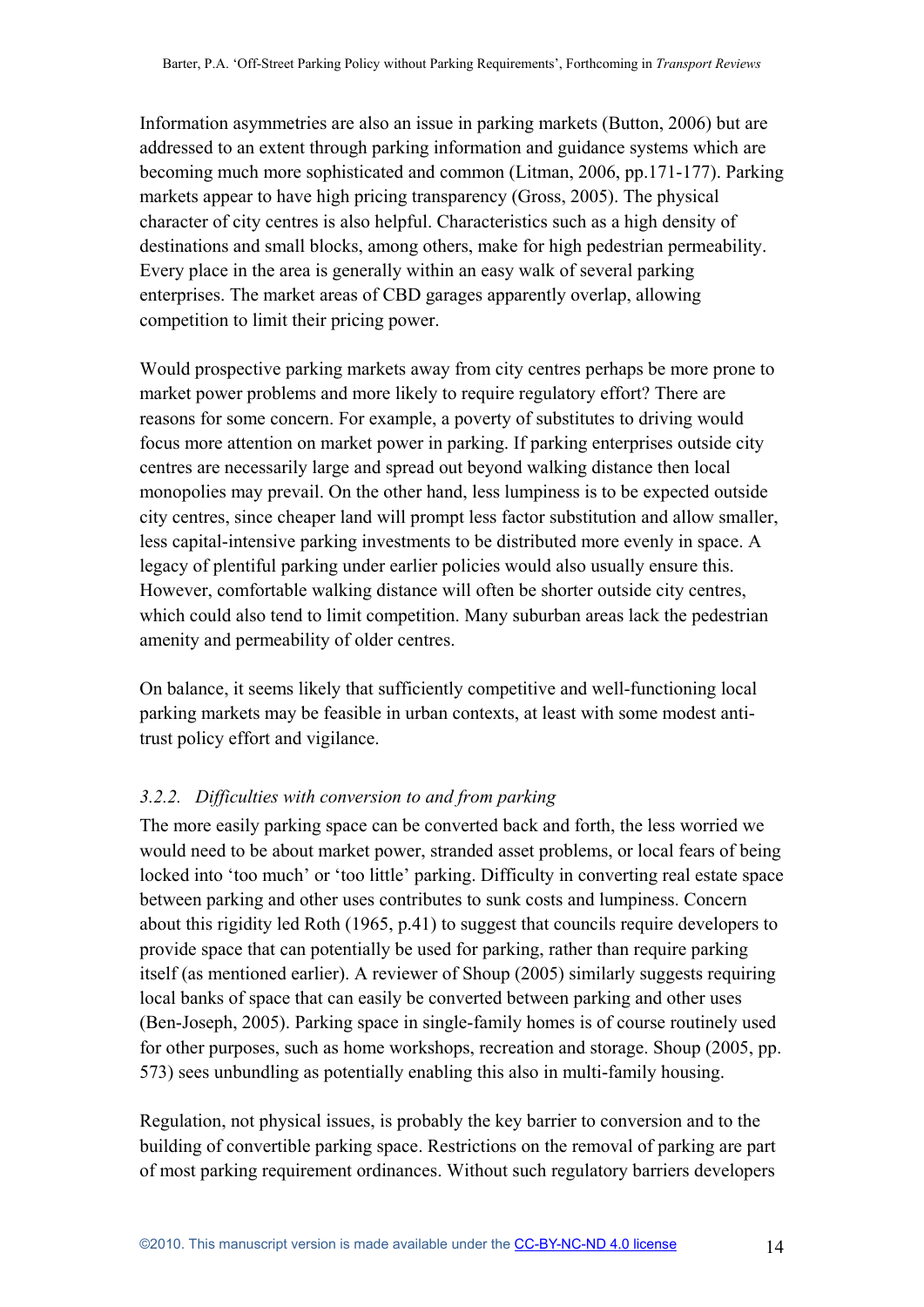would have more incentive to build with the potential for conversion in mind. In theory, abolishing parking requirements should fix this but, again it may need to be made explicit. Cities struggling with parking saturation will find this suggestion challenging. For example, the large Indian cities, with underpriced parking but acute saturation, wage a battle against the illegal misuse of parking space (see for example, Ramu, 2007). The Mayor of Calcutta has railed, 'illegal conversion of garage space is an unpardonable crime in a city like Calcutta ...' (Ganguly, 2005). It would take much reassurance for such cities to relax and let parking prices and supply find their own level.

# *3.2.3. Externalities, parking quality and the role of planning*

Parking supply imposes negative externalities and creates local conflict. Any marketbased parking reforms will be politically difficult unless they include ways to address these, probably through a role for planning. Examples of parking impacts include hydrological effects from impervious surfaces, heat island effects, conflict with pedestrian ways, noise and visual blight. Some but not all of these might be addressed with economic policy instruments to internalise the external costs (Button, 2006).

A need for planning effort would remain in order to mitigate local conflict over parking supply. Objections to parking removals and to bad-neighbour parking proposals are of course already commonplace. This points to a familiar role for planners, since such conflict is familiar in real estate markets generally. A reviewer of Shoup (2005) lamented the lack of attention to parking design and quality (Ben-Joseph, 2005). As if in answer, Mukhija and Shoup (2006) agree that there are inadequate economic incentives for quality. While reaffirming Shoup's call to abolish quantity requirements, they outline ways for planners to improve parking quality, namely: limit parking space numbers; improve its location; and require better design of lots, parking structures and residential garages.

# *3.2.4. Persistent bundling*

Even after parking markets emerge, the bundling of parking may remain persistent, possibly to the extent of hindering the efficiency of the market. Neither suppliers nor users of such bundled parking are responsive to the direct parking price signals. Reasons to expect some persistent bundling include a climate of opinion that is hostile to pricing. Moreover, unbundling is especially difficult wherever it means the removal of a privilege, as with employer-provided parking. Parking 'cash outs' are a way of easing the transition, a reform which is otherwise full of obstacles (Shoup, 1995; Rye and Ison, 2005).

As mentioned earlier, attacking bundling directly is unlikely to be efficient but addressing some of the underlying causes may be. For example, discouraging restricted access and encouraging sharing might help. So would addressing barriers to pricing, such as regulatory restrictions or undue bureaucratic costs. Transaction costs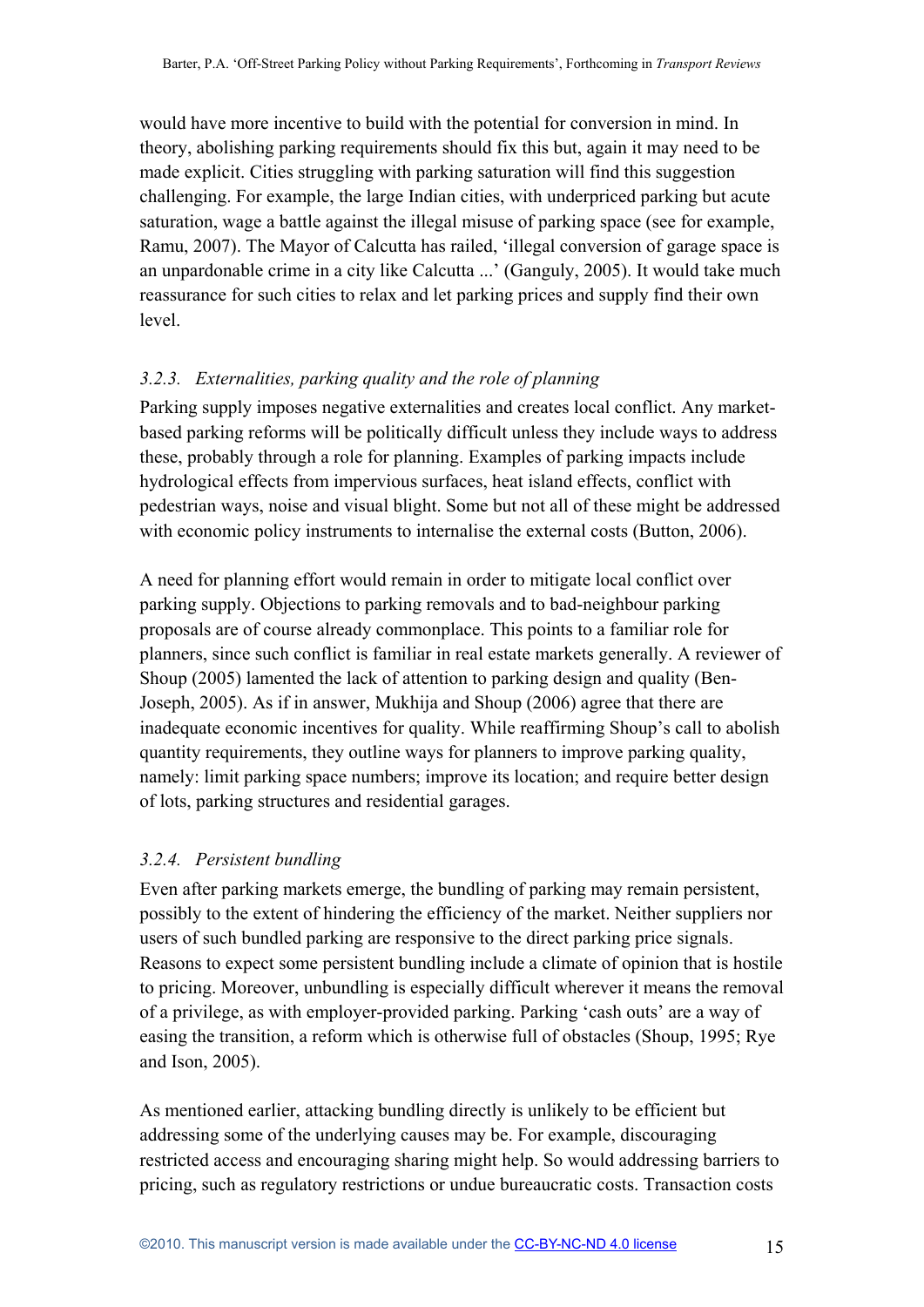and the fixed costs of charging for parking are also important barriers to pricing. Their effect is greatest for short-term parking pricing in places where the market price will initially be low, and for the owners of small numbers of spaces. Fortunately, it is getting cheaper to establish and run parking fee collection systems and the range of choices is growing rapidly. An expansion of parking markets after market-oriented reforms would further drive down these costs. Nevertheless, some remain sceptical that pricing will be worth the transaction costs in many contexts (Levinson, 2005). There may be a role for governments to help ease transaction costs by encouraging coordination and inter-operability of payment systems (Litman, 2006, p.142).

#### *3.2.5. Parking endorsements and perks from third parties*

Some may be concerned about parking markets being undermined by parking perks offered by third parties (who do not own the parking). We need not worry about this, at least not on market grounds. The price mechanism and market-based supply are compatible with third-party businesses offering to pay for or provide an allowance for the parking of qualifying clients, such as employees or customers. It may be regrettable that the end-user is thus shielded from price signals, but the intermediate customer (the business offering the perk) still sees the market price. Such parking perks are voluntary and explicitly accounted for rather than hidden. Market fostering would not need to discourage such perks although, for TDM reasons, governments might seek to encourage mode-neutral travel allowances instead.

#### *3.2.6. Parking industry political power*

Similarly, some might worry that an enlarged commercial parking industry might be too politically powerful. Parking industry interests have, for example, been known to oppose travel demand management policies, such as New York City's proposed congestion charge in 2008. Business lobbying is familiar in many policy-making arenas and is usually not a reason to avoid or abandon markets unless there is concern that the industry will 'capture' relevant policy-making and regulatory institutions. There is a legitimate case for providing some credible commitment to the parking industry that it will not be arbitrarily undermined. But at the same time, local institutions may need to guard against capture and maintain legitimate freedom for the political process to deliberate on and pursue wider transport policies.

# *3.3. Policy implications: fostering and regulating parking markets to make prices do the planning*

I have identified and reviewed various barriers to having prices do the planning for parking, as well as worries about how well the resulting markets would work. It seems clear that in many contexts Shoup's core market-reform package would not be enough to overcome all of these barriers and problems within a reasonable period of time. However, the discussions above do suggest a strong possibility that with some additional policy effort it should be possible to facilitate the emergence of parking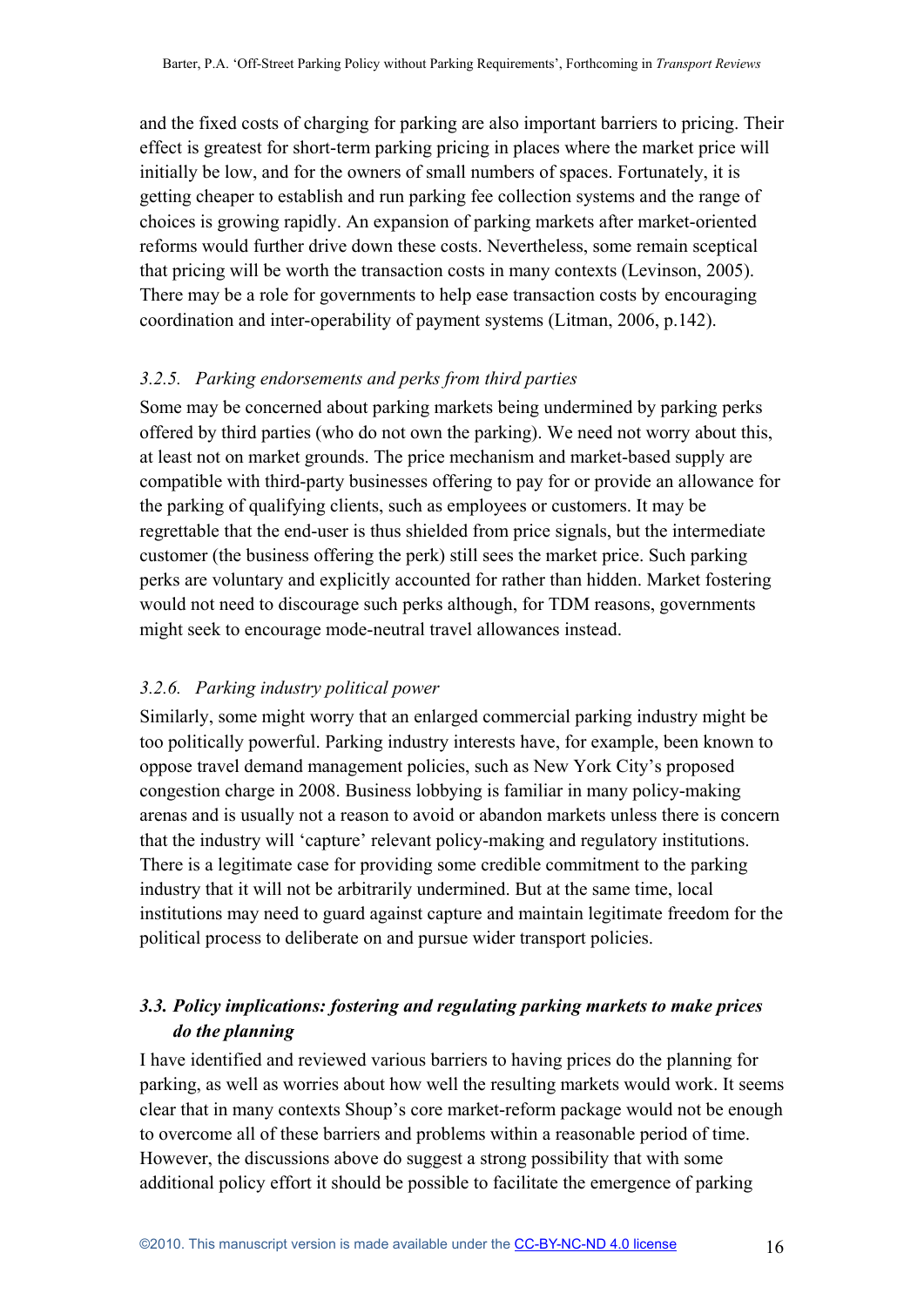supplied on a market-basis in various contexts, even in suburban locations. Such an approach, which could be called 'market-fostering', would seek to encourage conditions in which the supply and usage of parking space is informed by efficient market signals.

Any market fostering approach would obviously need to begin with the core package of market-oriented reforms that Shoup and others suggest, or something very similar. However, this paper has shown that market fostering would then need to go further and work at overcoming the various additional barriers and market problems highlighted here.

Market fostering is less laissez-faire than the suggestions of Roth and Shoup, since it shows more willingness to structure and correct markets, recognising that wellfunctioning market processes often need a helping hand to emerge and to flourish. Paradoxically perhaps, it also involves a firmer resolve to ensure that it will indeed be parking prices that do the parking planning. Market-fostering would countenance a more vigorous push away from bundled, free parking towards unbundling and pricing.

What specific policies might be involved in such parking market-fostering? A detailed answer is beyond my scope here but sections 3.1 and 3.2 suggested that it might include some of the following. A credible policy commitment not to undermine parking markets would be needed. Where parking oversupply is extreme, policy efforts may need to ease the way for 'parking lite' infill (in suburban centres of activity for example). Incentives for incumbents with excessive parking to divest part of their parking facilities might also help. Developers will face the full opportunity cost of parking if calculations for zoning include parking space as part of the gross floor area. Incentives for private parking to be open to the public may be useful for several reasons. Competition policy will need to be applied to parking markets. Encouraging convertibility between parking and other uses of space would ease concern about supply rigidities and market power. It was also noted that the impetus for such policy efforts will often need to come from metropolitan level governments or higher.

Although the policy details obviously remain to be investigated, this approach appears to offer valuable clarity on goals. In this vision of market-oriented parking, policy should focus on fostering markets, regulating for parking market health, planning for parking quality, location and design, but not determining the quantity of parking. Clarity on aims should make it easier to adapt the approach to local circumstances. Note also that these aims (more obviously than in Shoup's agenda) are compatible with various other legitimate policy priorities related to parking so long as such priorities and the tools involved are compatible with parking market health and existence. Finally, the additional reassurance offered by the willingness to regulate under market fostering may help reduce political obstacles to market-oriented parking reforms.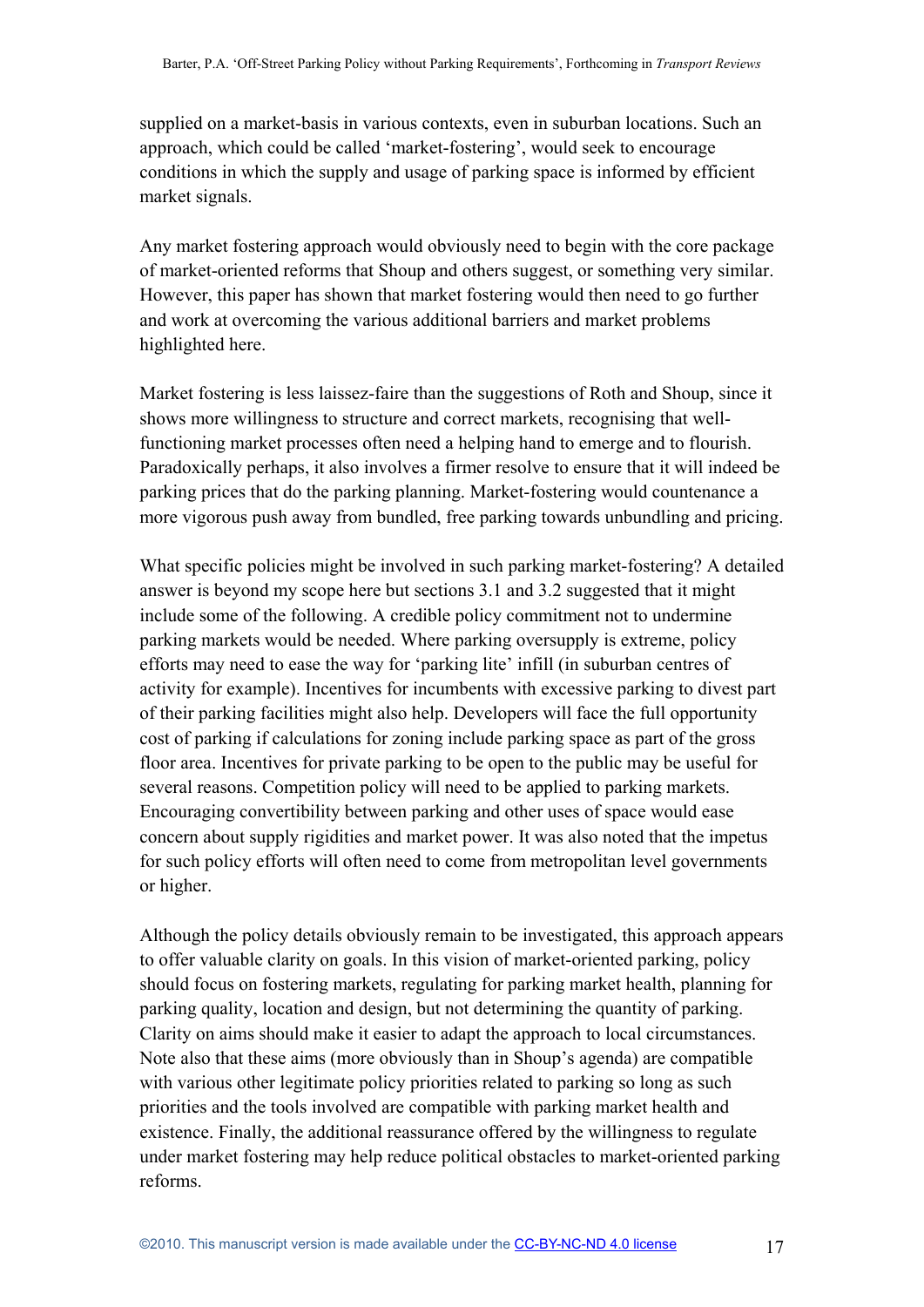### **4. Conclusion**

In this paper I have taken up previous market-oriented agendas on parking and argued that for such ideas to deliver their full potential may require a more ambitious policy effort aimed at fostering well-functioning local parking markets. Off-street parking policy in the absence of parking requirements would benefit from an effort to actively foster markets and to regulate their health. The heart of the paper was a discussion of reasons for the need for such market fostering and regulation. These included various barriers to the emergence of parking markets and problems for their healthy functioning. These obstacles and problems are over and above those that would be addressed by the core proposals of Shoup or Roth.

Another contribution was to put the market-oriented parking paradigm into perspective by contrasting it with two more mainstream approaches to parking policy. This led to a three-way categorisation of parking policy into 'conventional', 'parking management', and 'market-based' categories, as summarized in Table 1. The marketfostering approach suggested here could be thought of as a variation or refinement of the broad market-based category. Like other market-oriented proposals, its objective is to better enable markets to reveal and provide the 'right' amount of parking (notwithstanding distortions elsewhere in the wider transport and urban development systems).

Whether or not market fostering is desirable remains an open question. Further research is obviously needed to provide a more detailed explanation and evaluation. Nevertheless, the idea offers an extension and generalisation of the thrust of Shoup's ideas in a way that should help to open new market-based policy reform horizons, in more contexts, for more rapid reform, with more confidence of success.

# **5. Acknowledgements**

I am grateful to three anonymous referees for their insights and constructive suggestions. I would also like to thank Alan Altschuler, Eduardo Araral, Shreekanth Gupta, Benjamin Sovacool, Craig Townsend, Seetharam Kallidaikurichi and Sheila Koh for helpful comments and suggestions. Thanks also to Rakhi Shankar, Anuwan Vongpichet, Jelita Md. Ariffin and Ngiam Shin Shin for research assistance. The research that led to this paper was supported by a Staff Research Support Scheme (SRSS) Grant from the LKY School of Public Policy, National University of Singapore.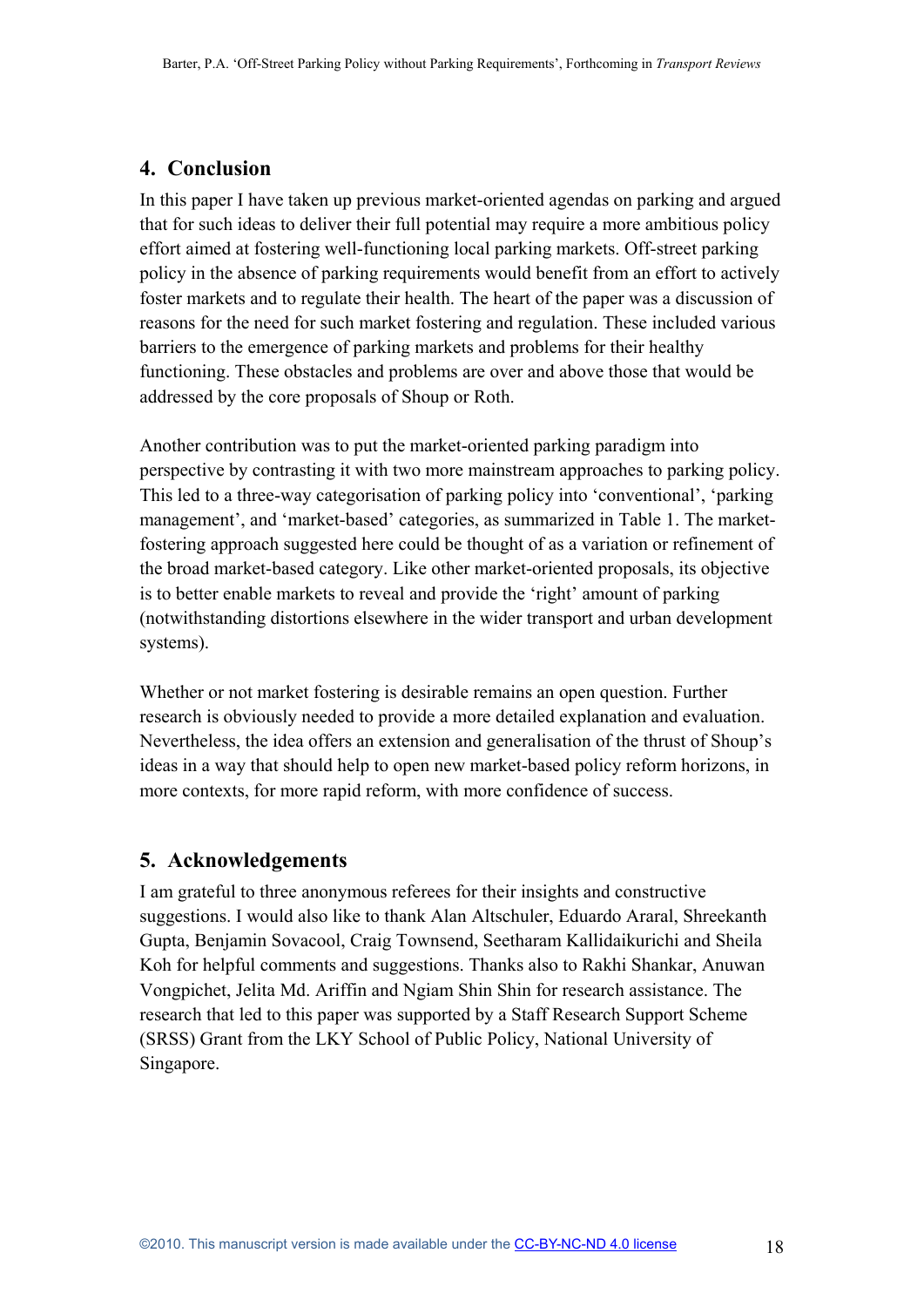# **6. References**

- Anderson, S. and de Palma, A. (2004) The economics of pricing parking, *Journal of Urban Economics*, *55*(1), 1–20. URL http://dx.doi.org/10.1016/j.jue.2003.06.004
- Arnott, R. (2006). Spatial competition between parking garages and downtown parking policy. *Transport Policy*, *13*(6), 458–469. URL http://dx.doi.org/10.1016/j.tranpol.2006.05.003
- Asrianti, T. (2008) Car owners object to planned rise of parking fees, Jakarta Post newspaper (City News), 10 November 2008. URL: http://www.thejakartapost.com/news/2008/11/10/car-owners-object-planned-riseparking-fees.html
- Australian Competition and Consumer Commission (ACCC) (2004) 'Acquirer: Ariadne Australia Limited, Kings Parking; Target: Secure Parking', ACCC Mergers Register, ANZSIC code 6611, Date completed 12 May 2004, URL: http://www.accc.gov.au/content/index.phtml/itemId/562049/fromItemId/751043
- Azmat, M. Z. (2008) Parking mafias now challenging, The International News (Pakistan), Monday, November 10, 2008. URL: http://www.thenews.com.pk/daily\_detail.asp?id=145876
- Bhagwandas (2007) 'Karachi: New KBCA parking policy open to misuse', Dawn newspaper internet edition, 26 September 2007, URL: http://www.dawn.com/2007/09/26/local1.htm
- Bawolek, K. (2005) What drives parking investment?, Commercial Investment Real Estate (CIRE) Magazine of the CCIM Institute, March/April 2004, URL: http://www.ciremagazine.com/article.php?article\_id=66
- Ben-Joseph, E. (2005) Book review of 'The High Cost of Free Parking' by D.C. Shoup, *Journal of Planning Literature*, 20 (2), pp. 135-136.
- Box (1993) Parking systems and loading facilities, in J.D. Edwards (Ed.), *Transportation Planning Handbook*, pp. 175-200 (Englewood Cliffs: Prentice-Hall). (cited by Ferguson)
- Buchanan, C. (1956) The road traffic problem in Britain, *Town Planning Review*, 26, pp. 215-237. (cited by Ferguson)
- Button, K. (2006) The political economy of parking charges in "first" and "second-best" worlds, *Transport Policy*, *13*(6), 470–478.
	- URL http://dx.doi.org/10.1016/j.tranpol.2006.05.004
- Calthrop, E. (2005) Institutional issues in on-street parking, in Rietveld, P. and Stough, R.R. (Eds.) *Barriers to Sustainable Transport: Institutions, Regulation and Sustainability*, pp. 130-142 (London and New York: Spon Press).
- Calthrop, E. and Proost, S. (2006) Regulating on-street parking, *Regional Science and Urban Economics*, 36(1), 29–48.
- Calthrop, E., Proost, S., and van Dender, K. (2000) Parking policies and road pricing, *Urban Studies*, *37*(1), 63–76. URL http://dx.doi.org/10.1080/0042098002294
- Engel-Yan, J., Hollingworth, B. and Anderson, S. (2007) Will reducing parking standards lead to reductions in parking supply?: results of extensive commercial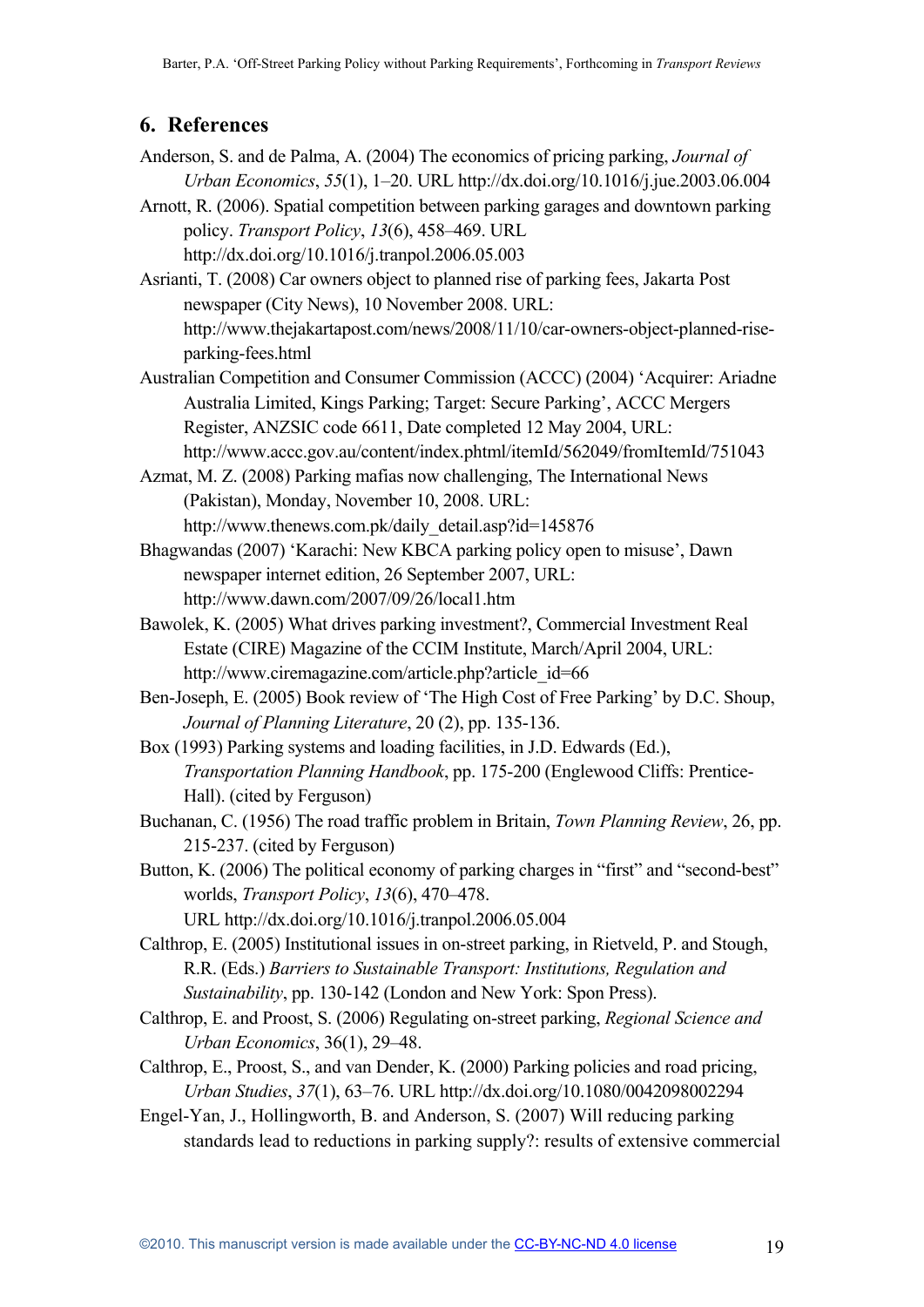parking survey in Toronto, Canada, *Transportation Research Record*, 2010, pp.102-110.

- Forinash, C.V., Millard-Ball, A., Dougherty, C. and Tumlin, J. (2003) 'Smart growth alternatives to minimum parking requirements', in Proceedings of 2nd Urban Street Symposium: Uptown, Downtown, or Small Town: Designing Urban Streets That Work, July 28-30, 2003, Anaheim, California (Washington, D.C.: Transportation Research Board).
- Ferguson, E. (2004) "Zoning for Parking as Policy Process: A Historical Review" *Transport Reviews*, 24 (2), pp. 177-194.
- Ganguly, D. (2005) 'Hefty civic fine for garage misuse', The Telegraph newspaper (Calcutta), 1 June 2005. URL:

http://telegraphindia.com/1050601/asp/calcutta/story\_4809310.asp

- Gordon, P. (2006) Letter to the editor: 'Parking Book Worthwhile Reading for Planners', *Journal of the American Planning Association*, 72 (2), p. 244.
- Gómez-Ibáñez, J.A. (1997) Estimating whether transport users pay their way: the state of the art, in D.L. Greene, D.W. Jones and M.A. Delucchi (Eds.) *The full costs and benefits of transportation: contributions to theory, method and measurement*, pp. 149-172 (New York: Springer).

Gómez-Ibáñez, J. A. and Meyer (1993) *Going Private: The International Experience with Transport Privatization* (Washington D.C.: The Brookings Institute).

- Gross, D. (2005) 'Baby, you can park my car', Slate magazine, Moneybox column, posted 5 August, 2005, URL http://www.slate.com/id/2124034
- Jakarta Post newspaper (2007) 'Parking remains an untapped business', 5 June 2007. URL: http://www.thejakartapost.com/news/2007/06/05/parking-remainsuntapped-business.html
- Klein, D.B. (2006) Review Essay: Free Parking versus Free Markets, *The Independent Review*, XI (2), pp.289-297.
- Koushki, P.A. (2006) Book review of 'The High Cost of Free Parking' by Donald Shoup, *Transport Reviews*, 26 (5), 663-665.
- Litman, T. (2006) *Parking management best practices* (Chicago: American Planning Association).
- Levine, J. (2006) *Zoned Out: Regulation, Markets, and Choices in Transportation and Metropolitan Land Use* (Washington, D.C.: Resources for the Future).
- Levinson, D. (2005) Book review of 'The High Cost of Free Parking' by D.C. Shoup, *Journal of the American Planning Association*, 71 (4), p.459.
- Lewyn, M.E. (2007) Five Myths About Sprawl, *Harvard BlackLetter Law Journal* 23 (Spring), pp. 81-106.
- Lewyn, M.E. and Cralle, S. (2007) Planners Gone Wild: The Overregulation of Parking, *William Mitchell Law Review* 33: 613. Available at: http://works.bepress.com/lewyn/7
- Marsden, G. (2006) The evidence base for parking policies: a review. *Transport Policy*, *13*(6), 447–457. URL http://dx.doi.org/10.1016/j.tranpol.2006.05.009
- McClintock, M. (1925) *Street Traffic Control* (New York: McGraw-Hill Book Company). [Cited by Shoup (2005), pp. 492-493.]